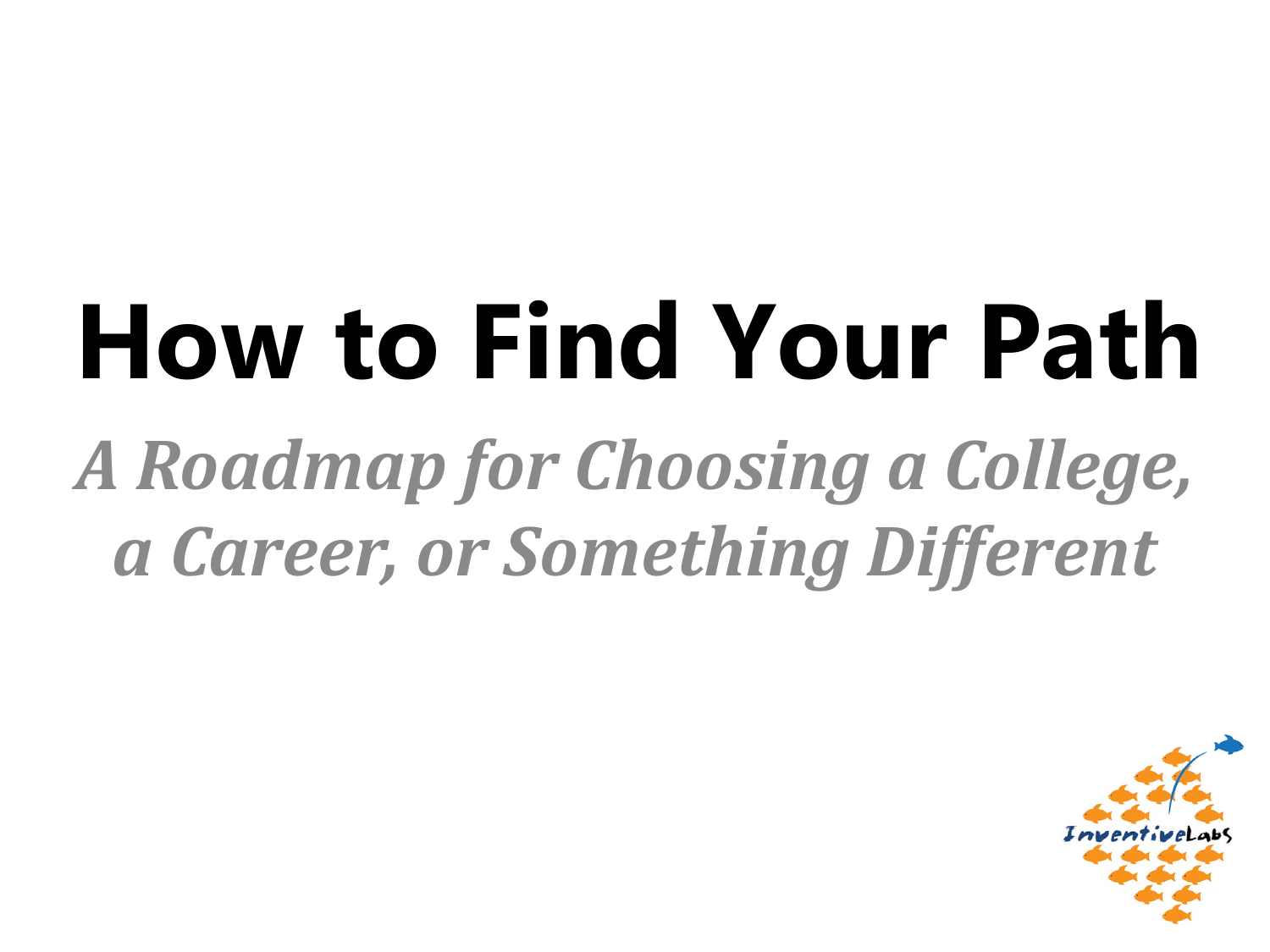#### **Rick Fiery – Co-founder InventiveLabs**



Rick Fiery is the co-founder of **InventiveLabs**, in Amesbury, Massachusetts. He and Tom Bergeron created InventiveLabs because of their passion for helping young adults with learning differences find alternative paths to success. They believe that, with the right environment and supports, those teens and young adults can achieve substantial success.

Prior to InventiveLabs, Rick was the CEO of several startup companies that he created and grew before selling them to strategic buyers. One of his startups grew to where it had subsidiaries in 6 countries and products sold in over 60 countries. He also ran the finance department for a large multinational software company generating over \$330 million before departing to do yet another startup. Rick has a Bachelors and Masters degree in civil engineering from the [University of Virginia](http://www.virginia.edu/) and an MBA from the [Wharton School of Business.](https://www.wharton.upenn.edu/)

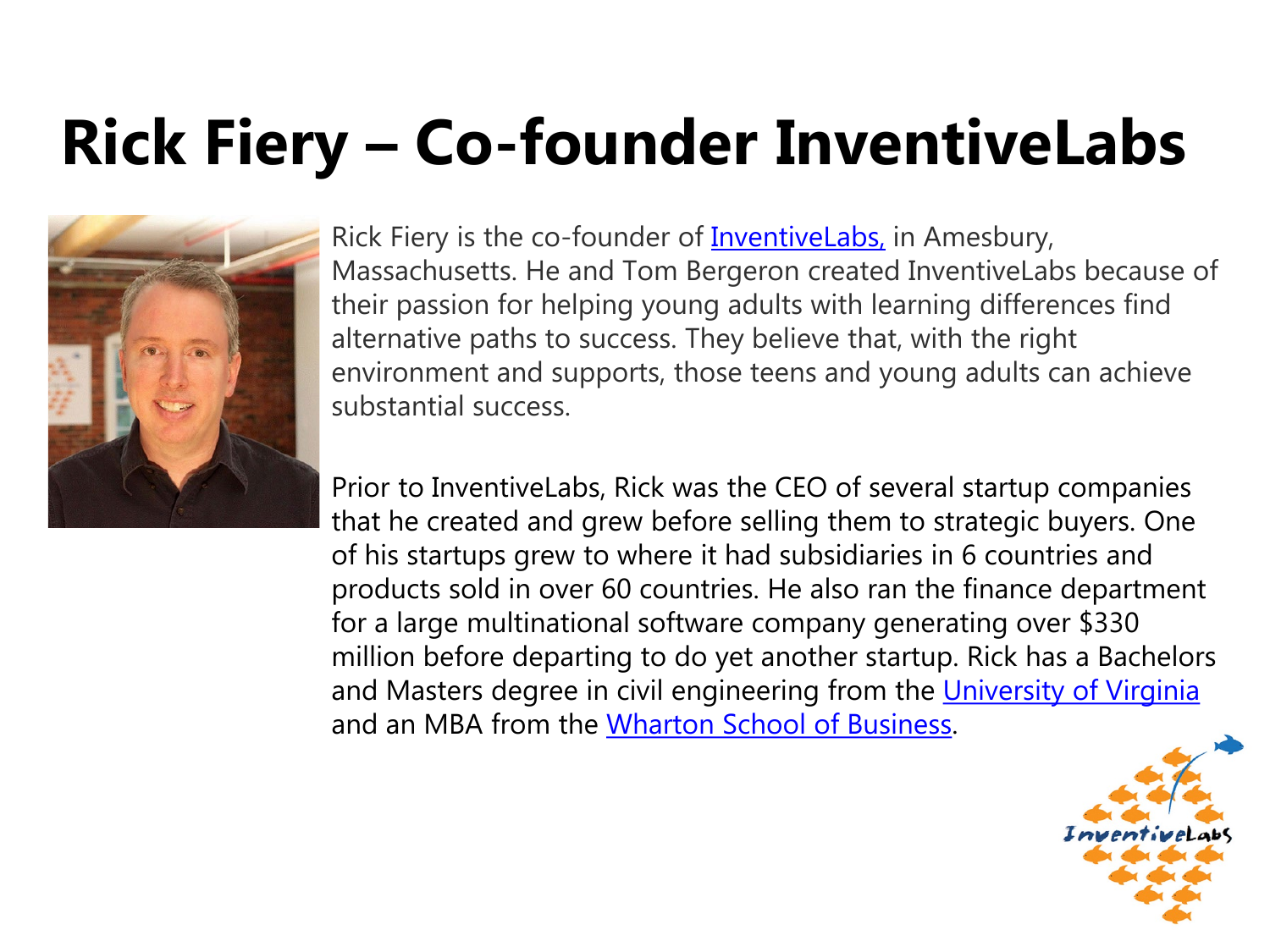## My Background

- Civil engineer turned business guy
- Love creating businesses



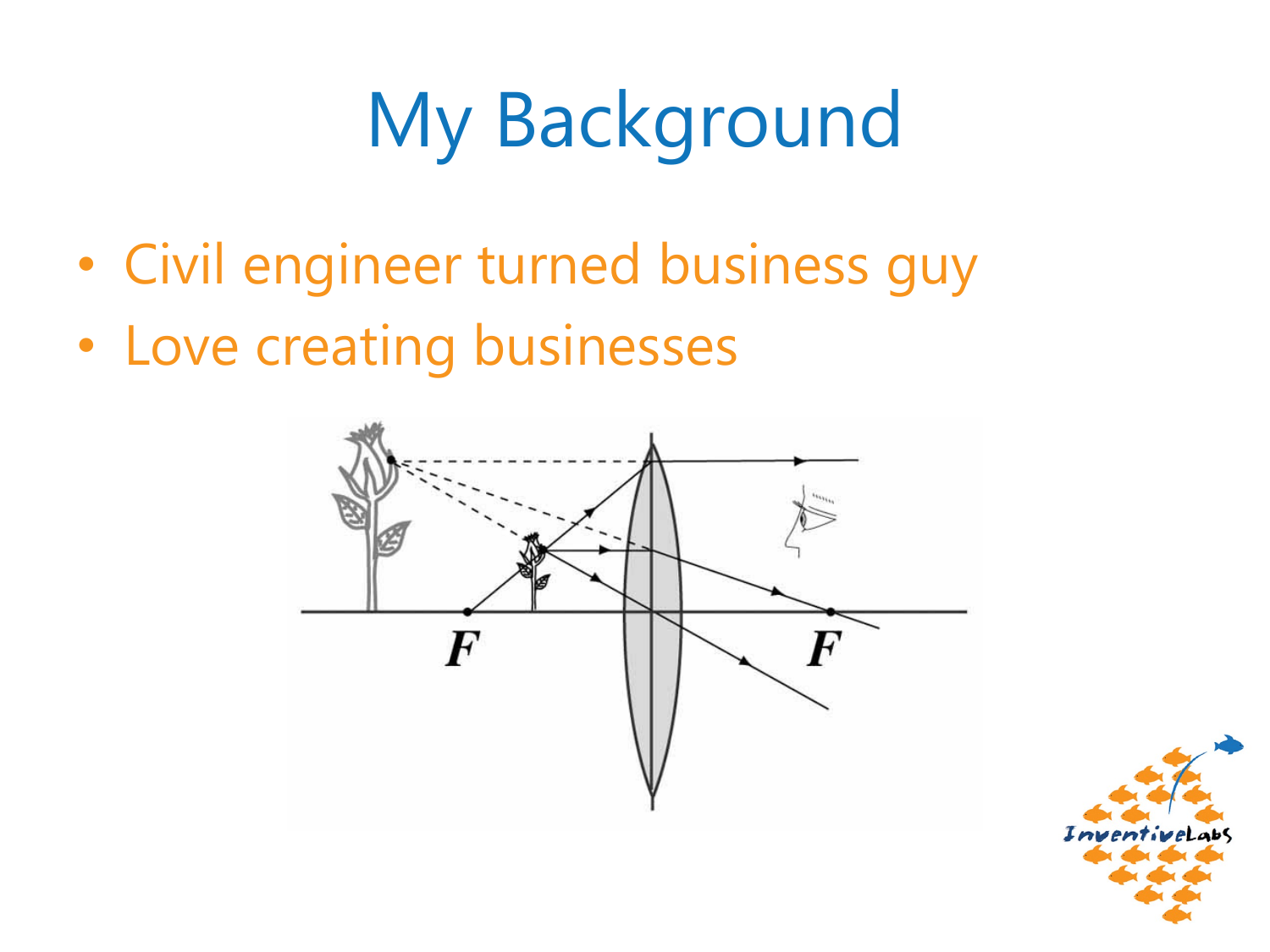Necessary Brilliance

A true story

He was brilliant…. …… and he was necessary!

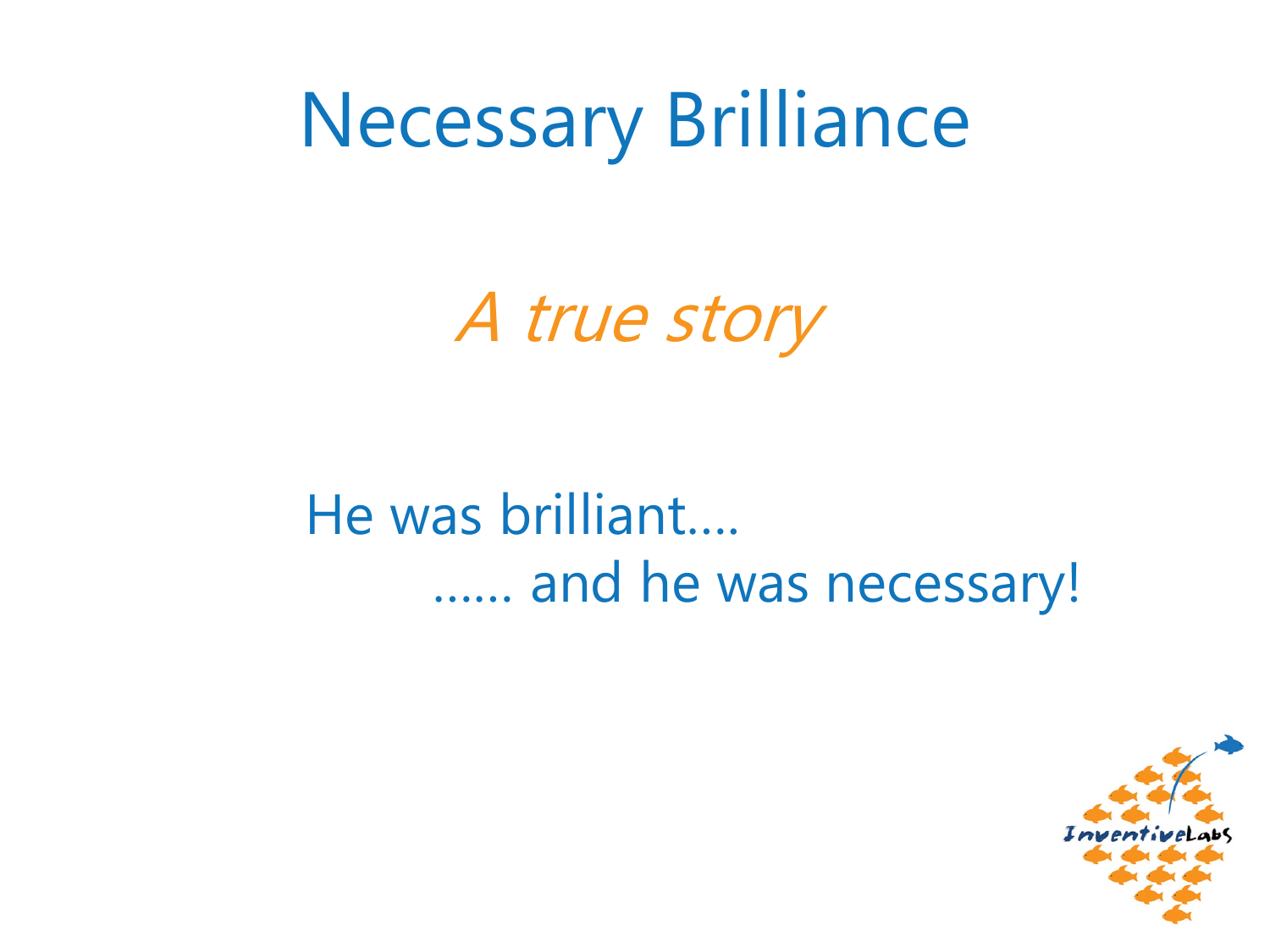## Before we talk about careers and college…

We gotta talk about:

The Importance of WHY?

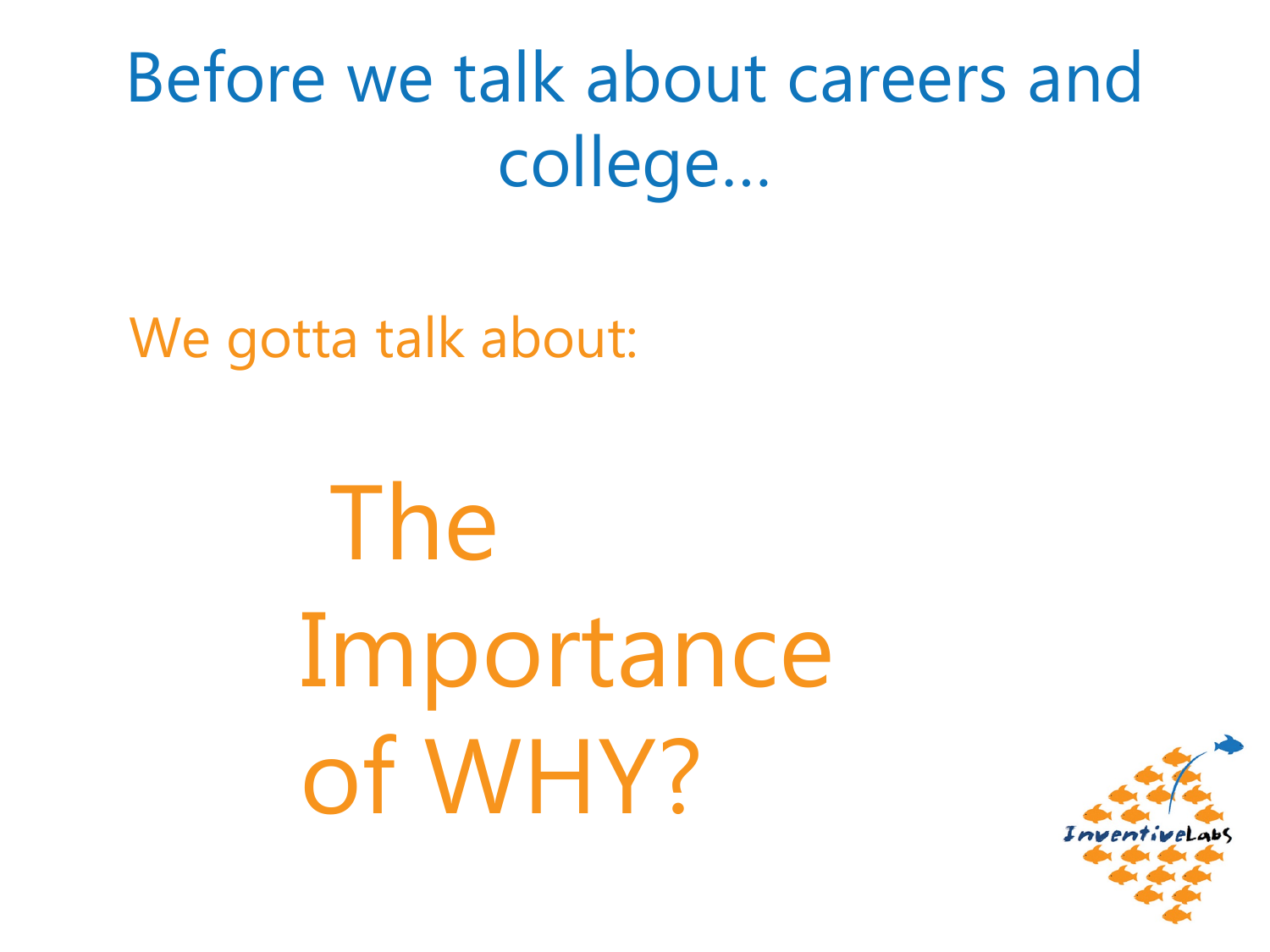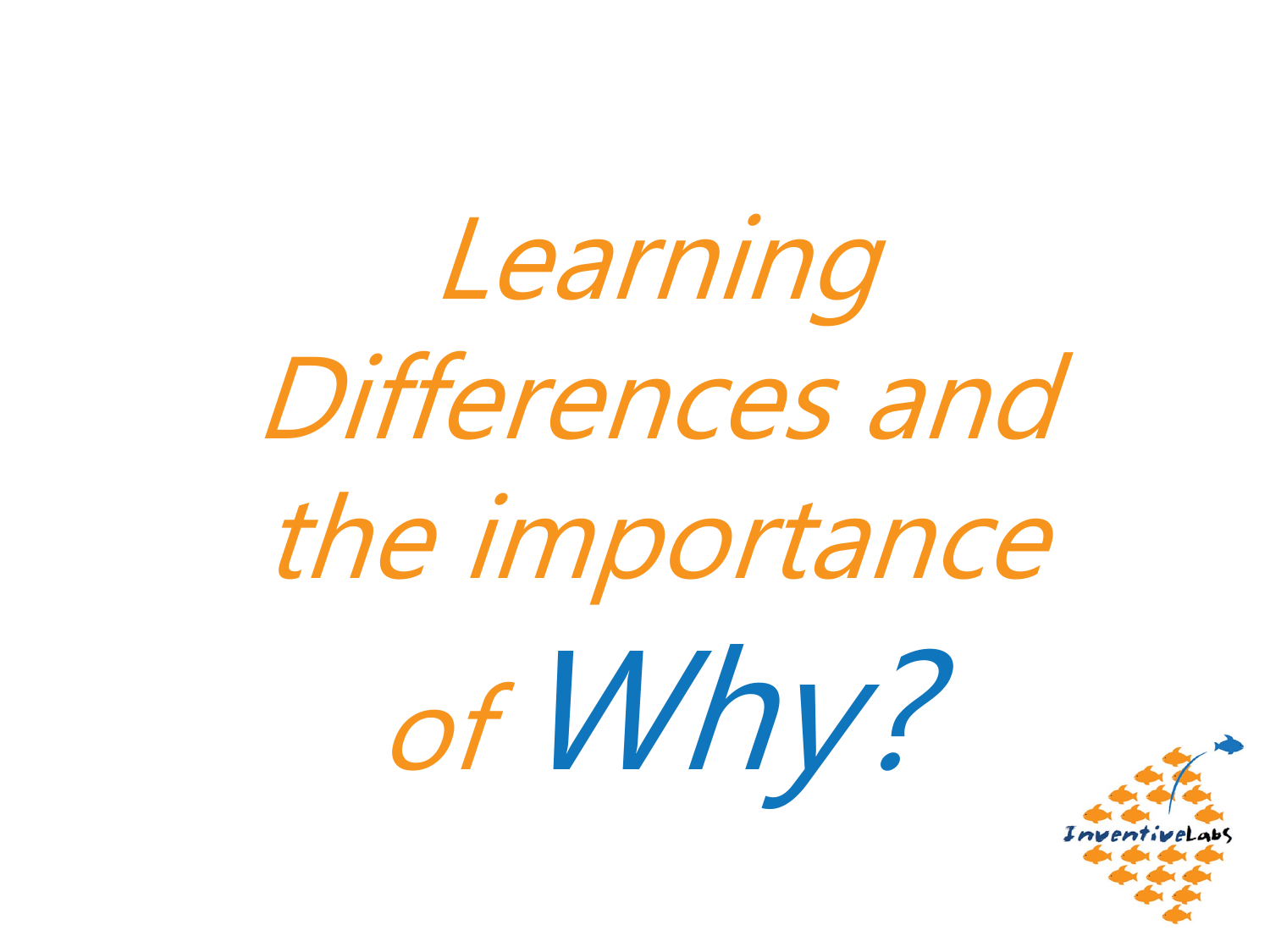## How to find the why?

Think like a business person and ask:

What is the goal? What are we trying to achieve?

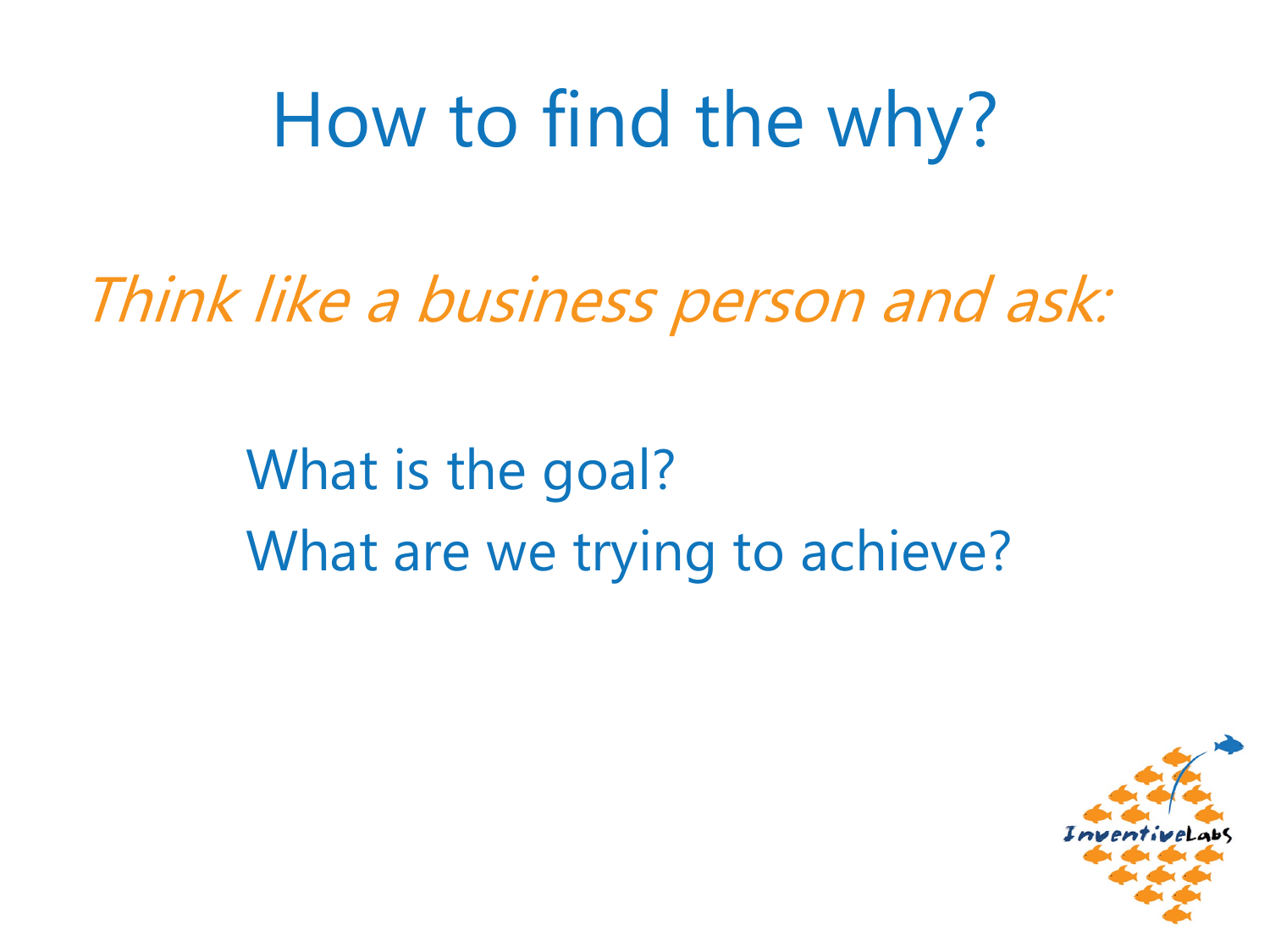If they know why, then…. Success!

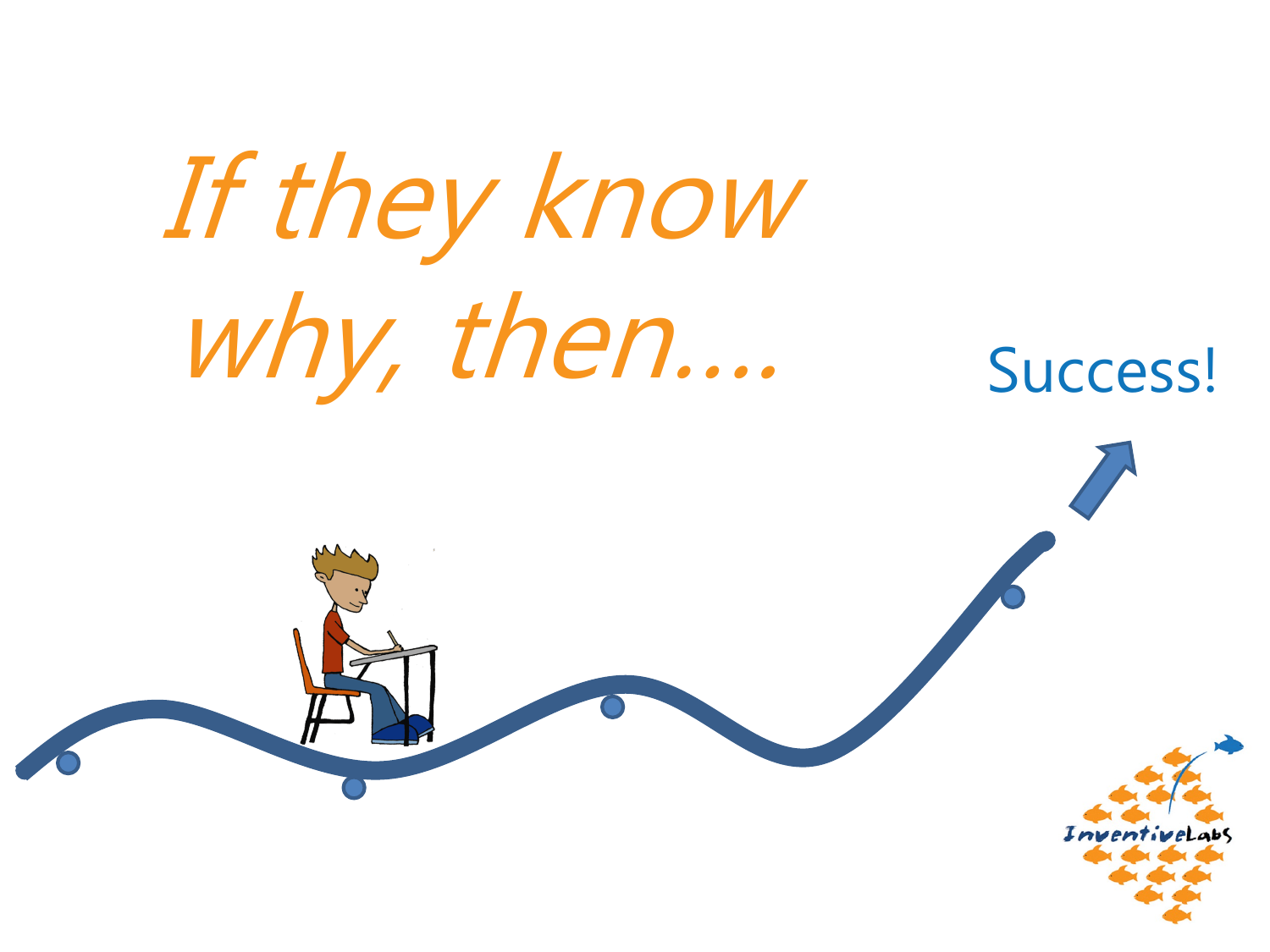

We probably can all agree that if college is attainable, it offers the most opportunity for our kids



[This Photo](http://www.justintarte.com/2014_09_01_archive.html) by Unknown Author is licensed under [CC BY](https://creativecommons.org/licenses/by/3.0/)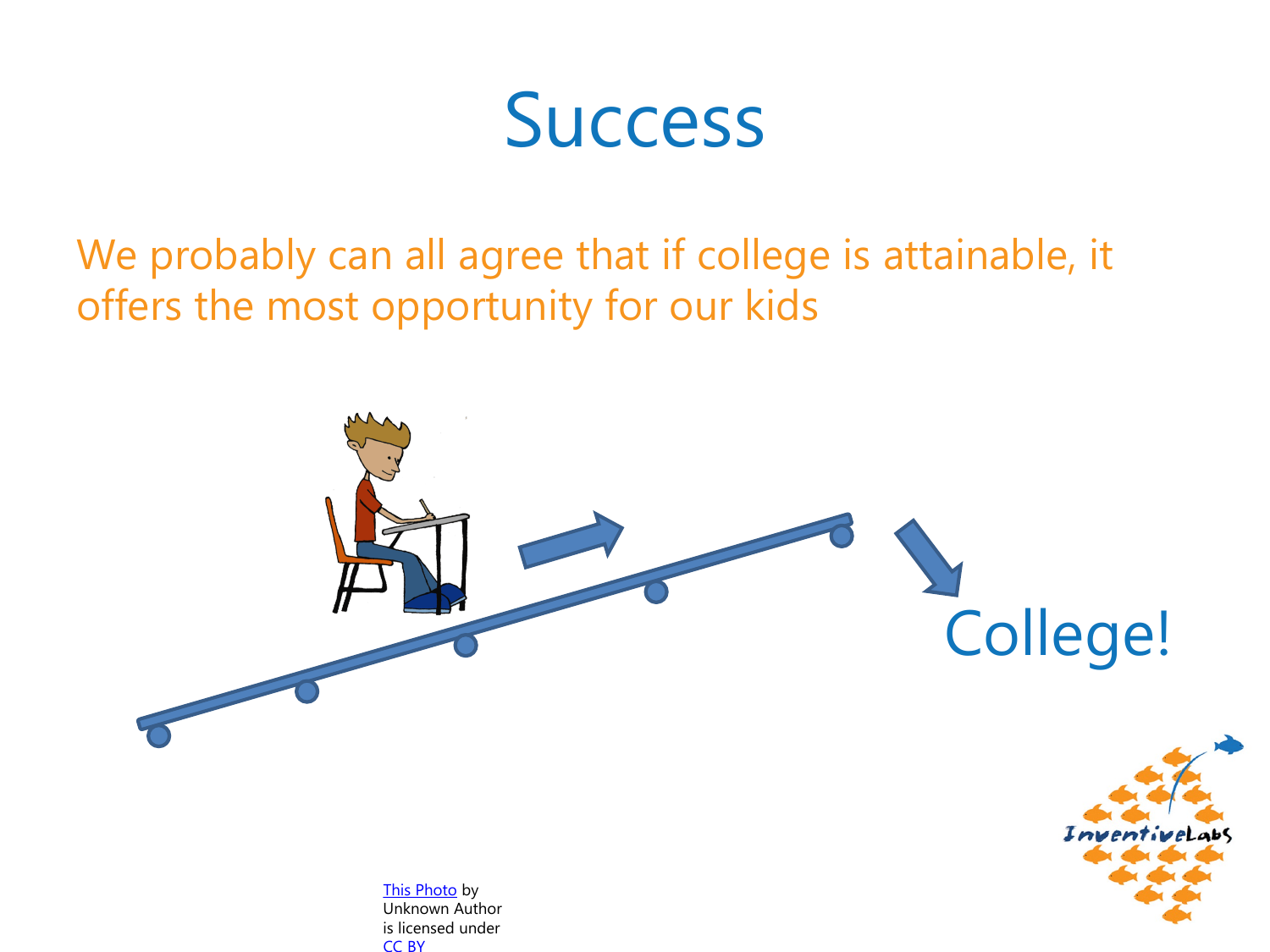#### ADHD and the challenge of college

College?

Is a college degree achievable if you have Learning Differences?

YES!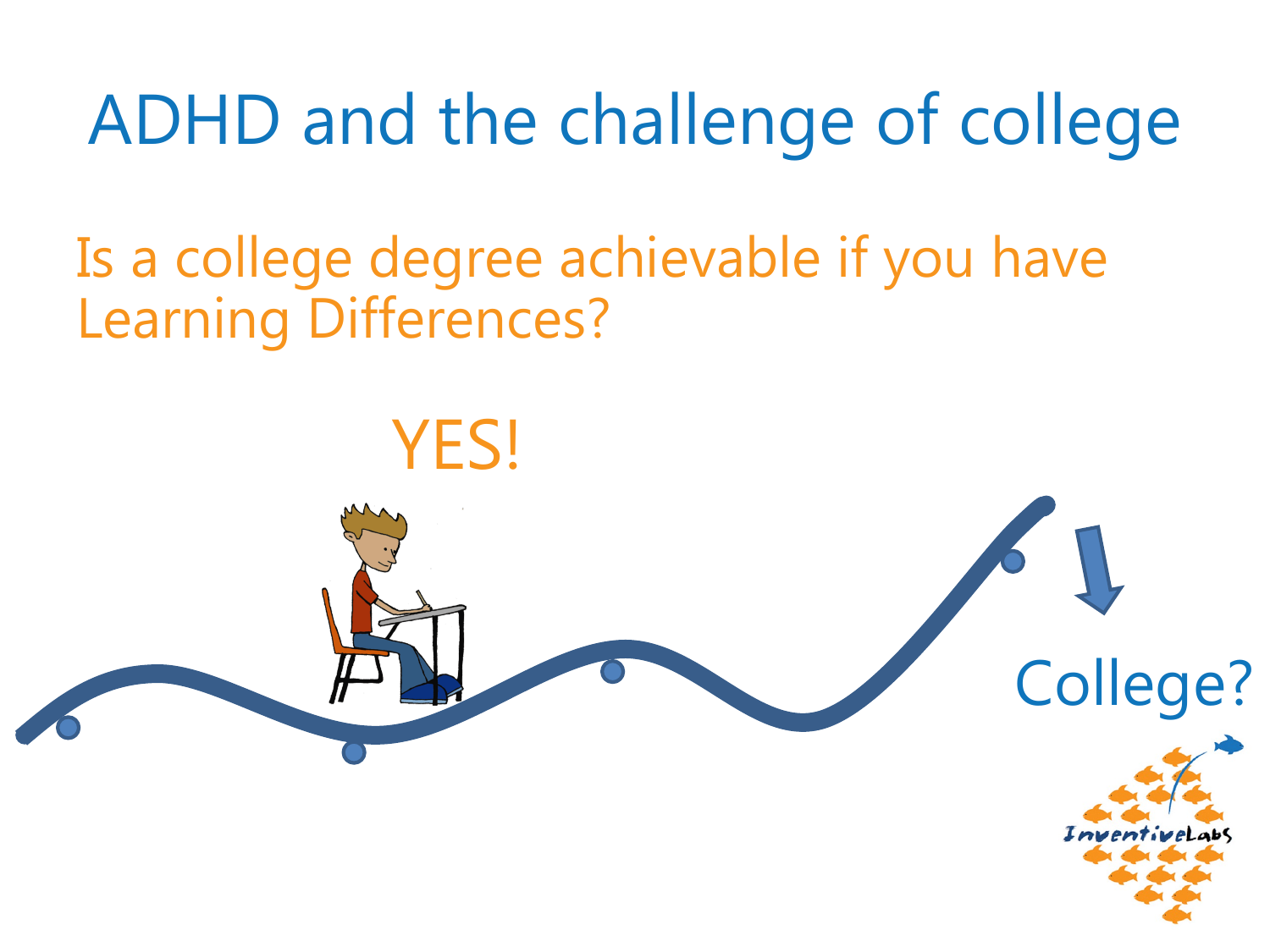# Timeout!

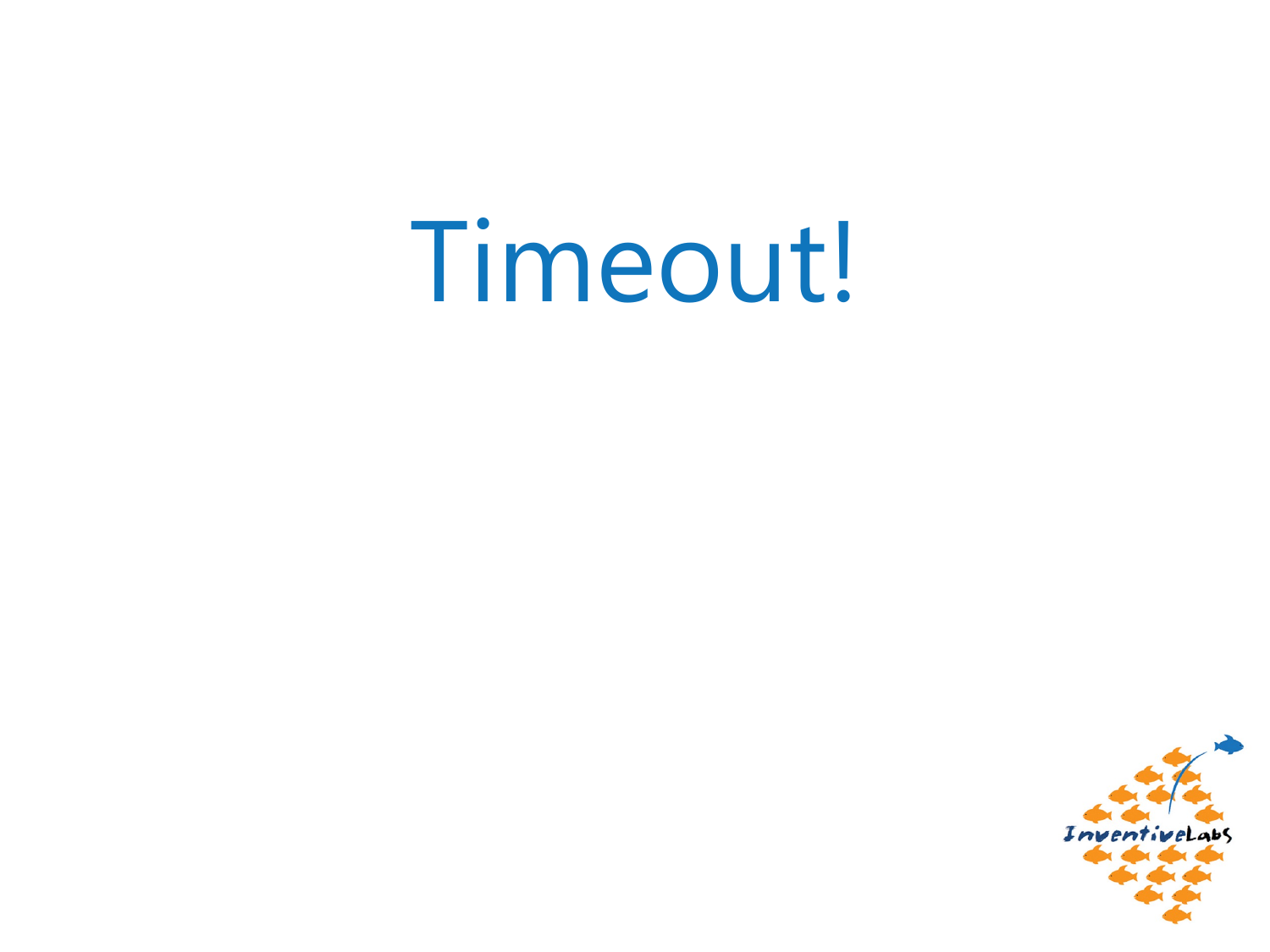

# College = Success!

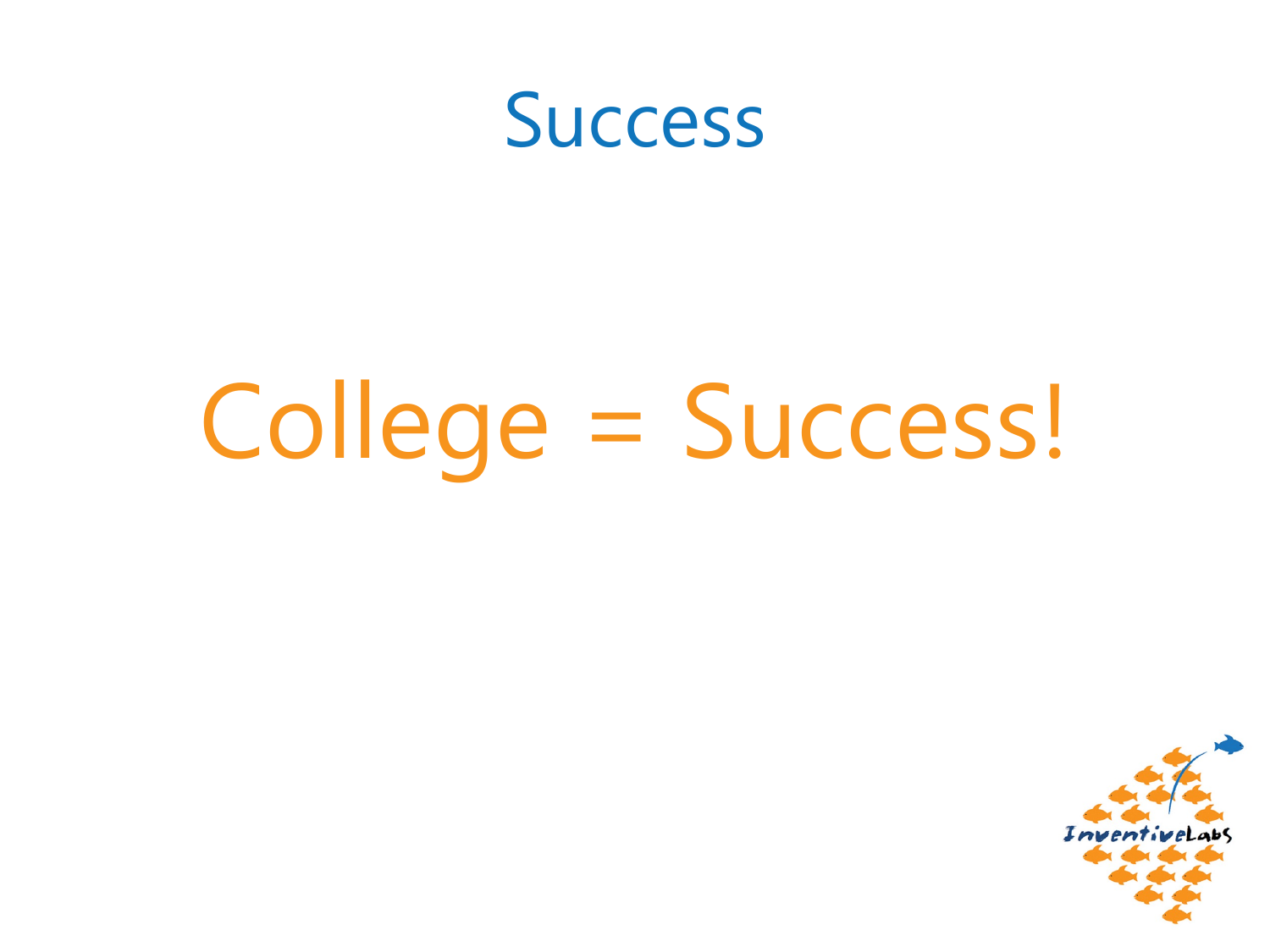## Changing the mindset

The goal should not be a college degree.

The goal should be…

A career!

…that they can enjoy and provide excitement every day

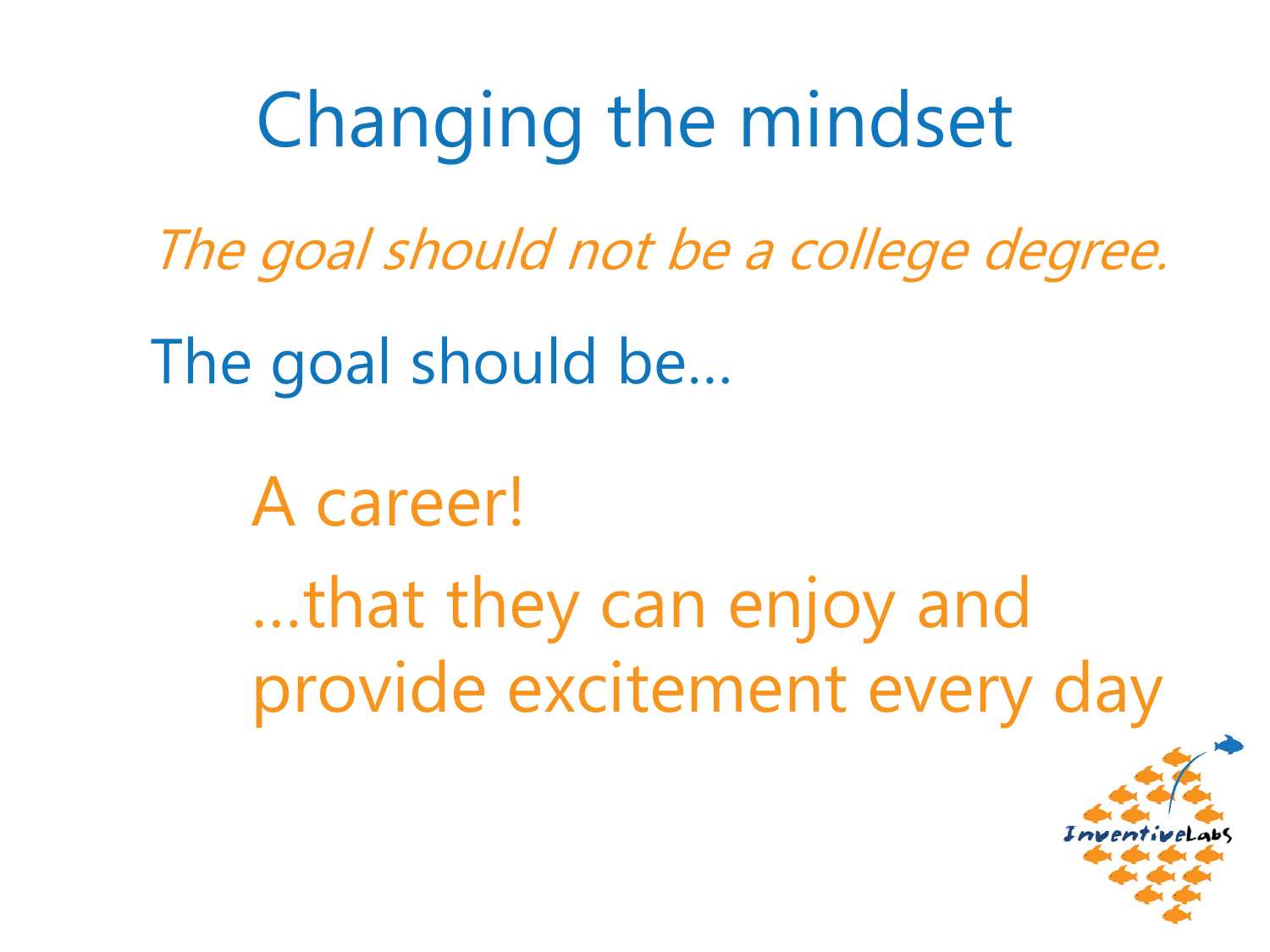

#### Start with the career…

## ….then figure out the path to get there

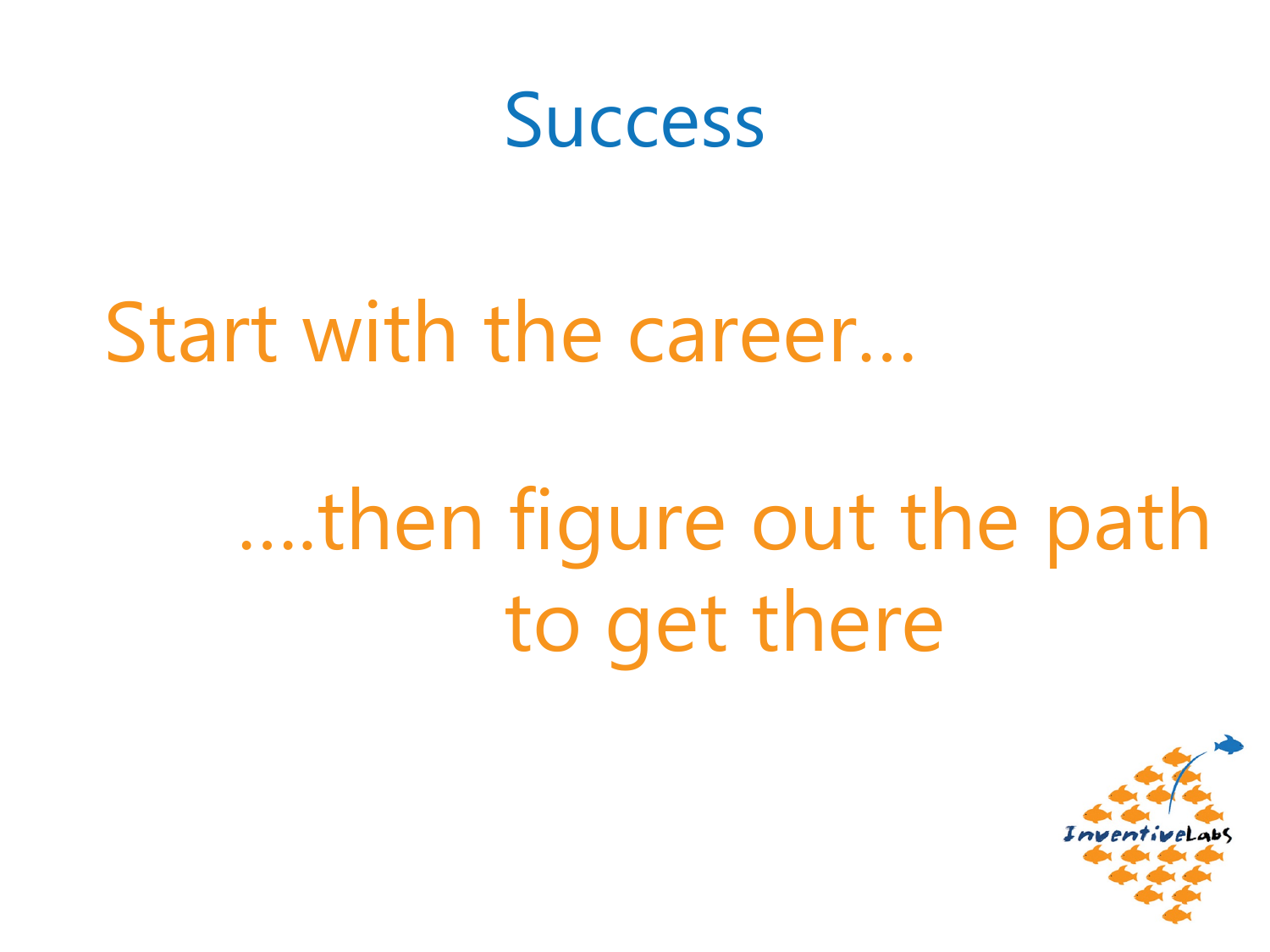# Let's break this down

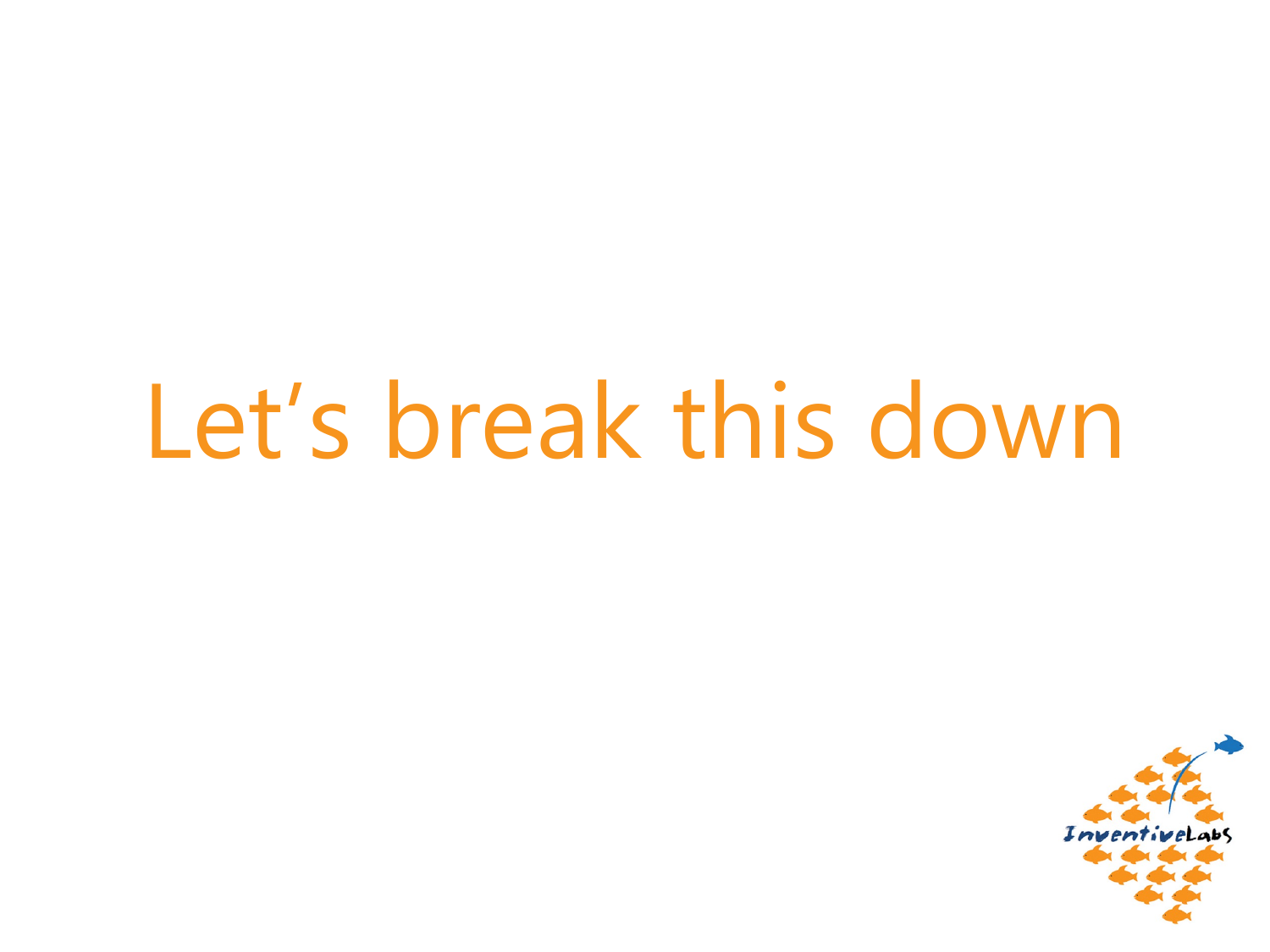How to find that perfect career?

Be methodical!

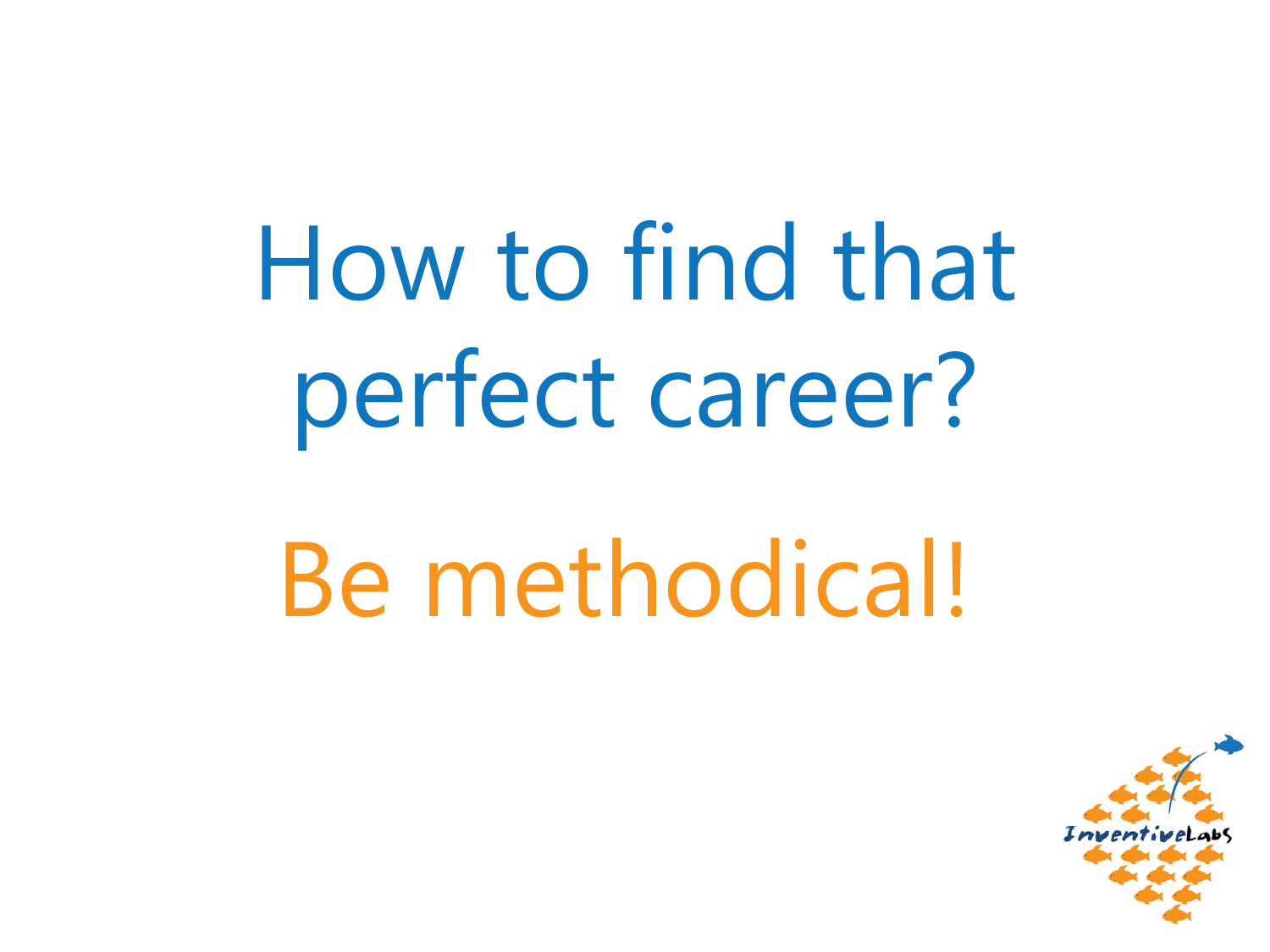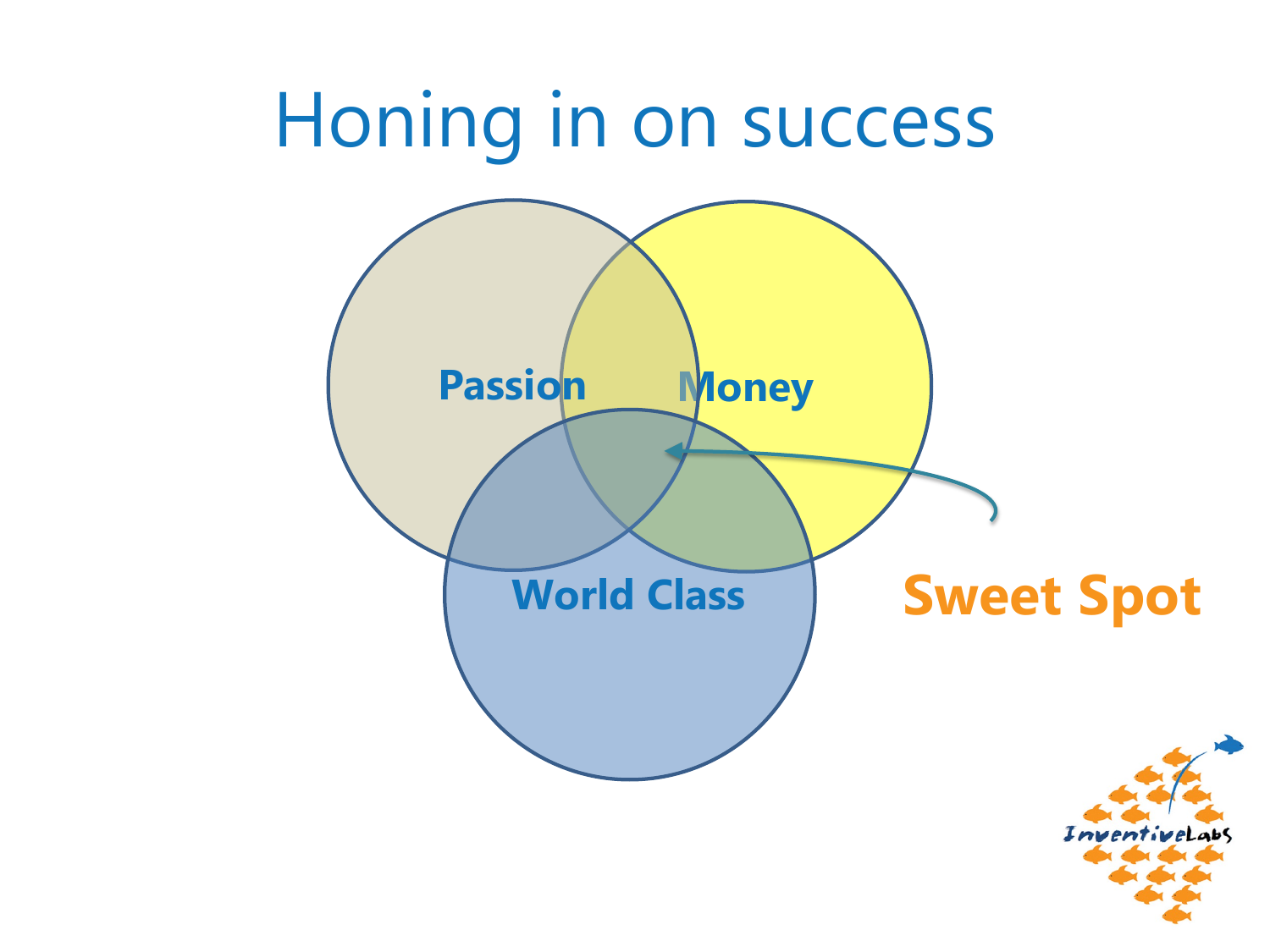

## Passion exploration

The only way to find a passion is actively try things

- Summer jobs are crucial
- Summer experiential camps
- Volunteer positions

You cannot Google your way to a passion!

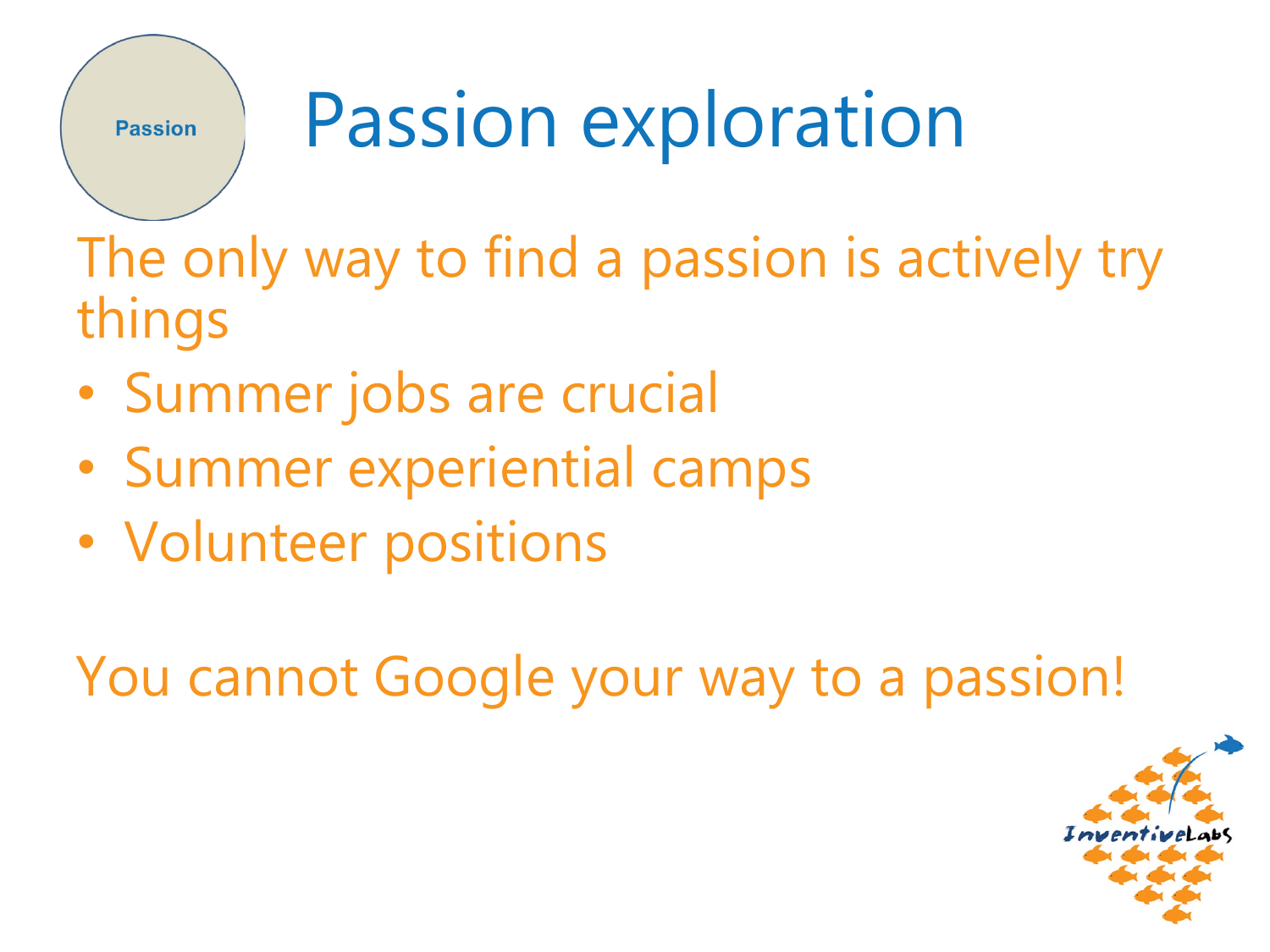# **Money**

## Money

How much is enough?

- Discuss lifestyles (Mansion vs. tent)
- Have them create a living budget and then do the math:
	- Total expenses/hourly rate = Hours to work
- Consider making the "The Millionaire Next Door" mandatory reading

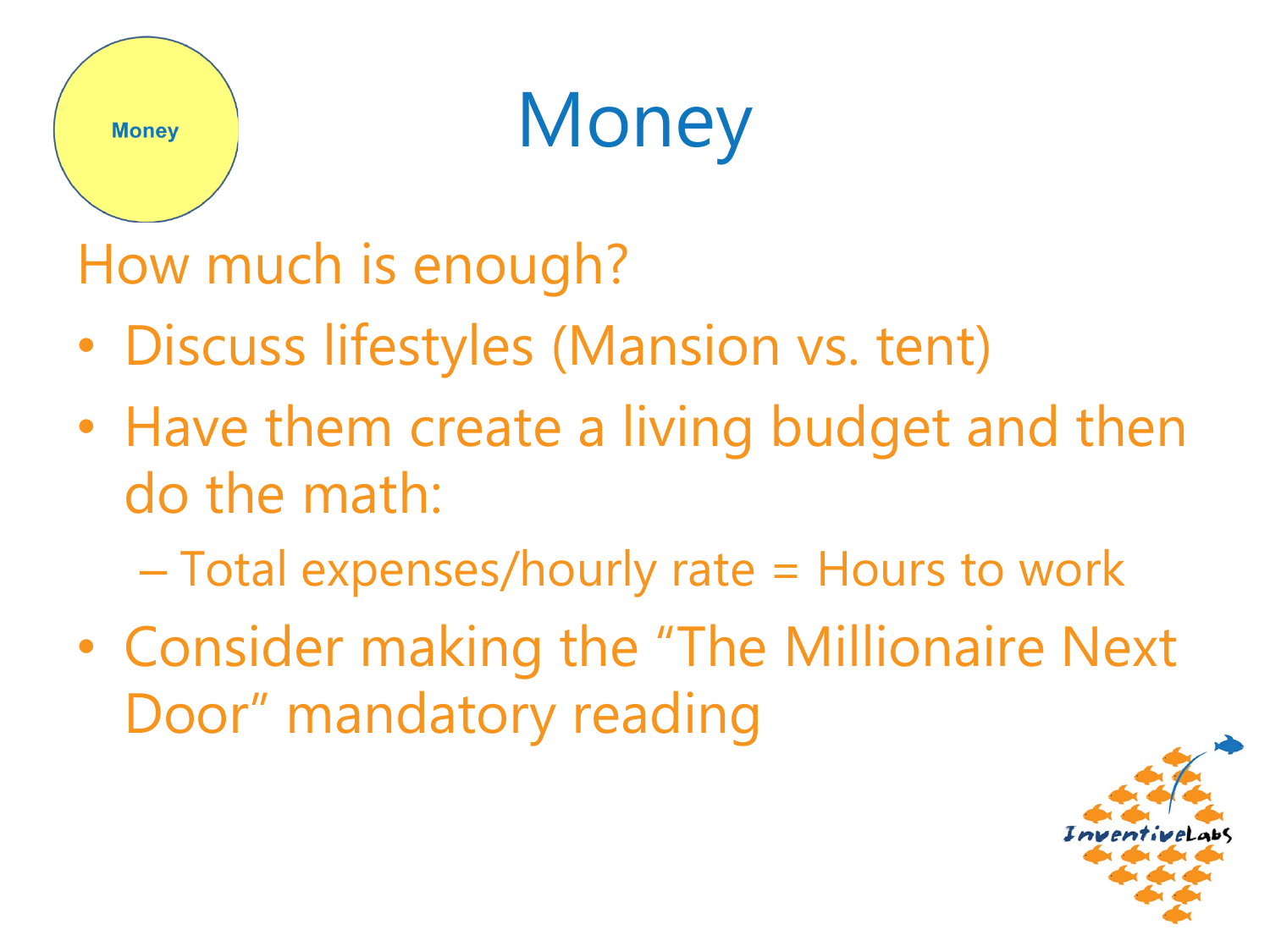## Becoming world class is the hard one

## This requires brutal honesty!

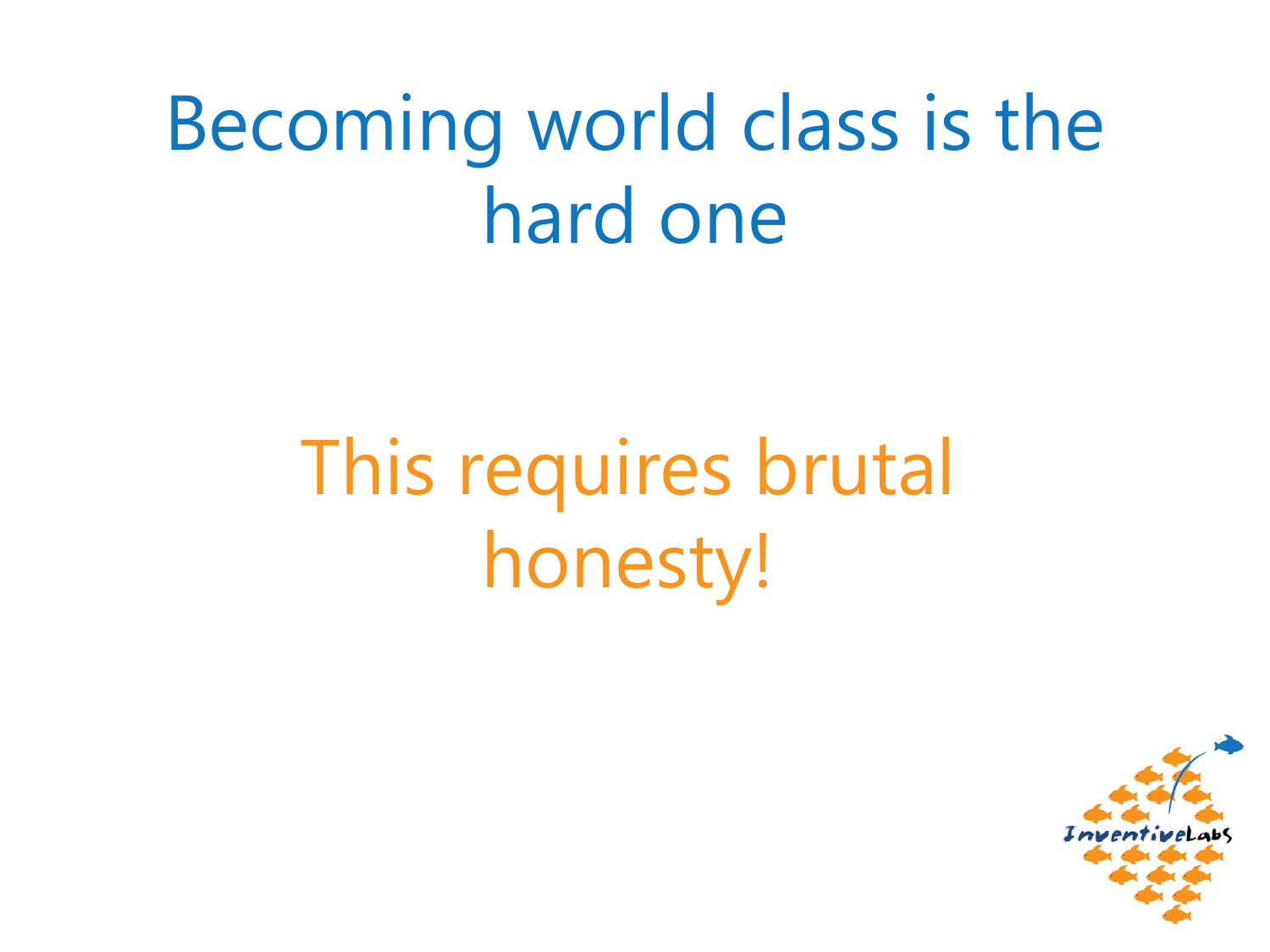## Honing in on success



#### Be honest about strengths Be honest about weaknesses

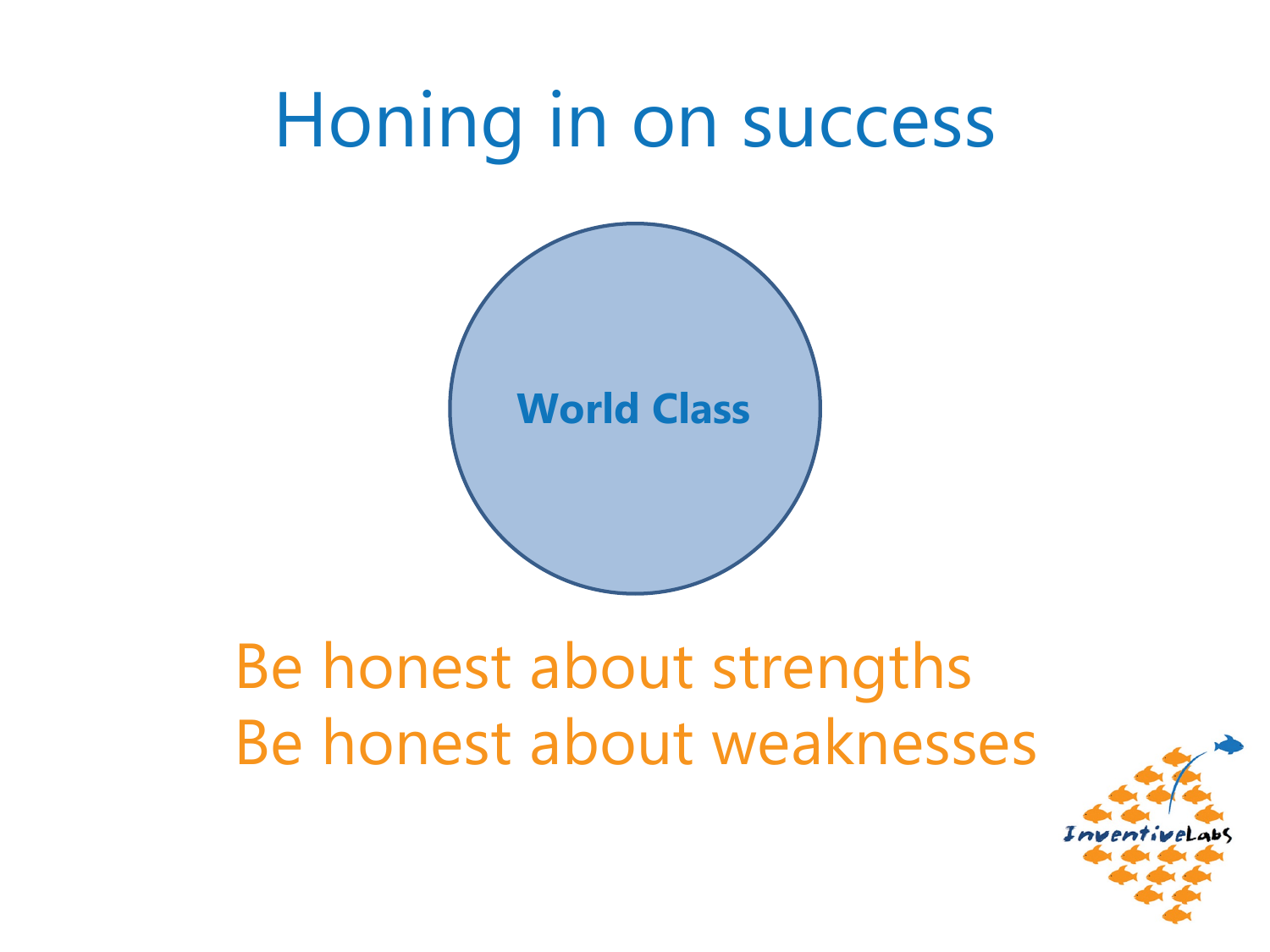Build a career list and consider alternative careers

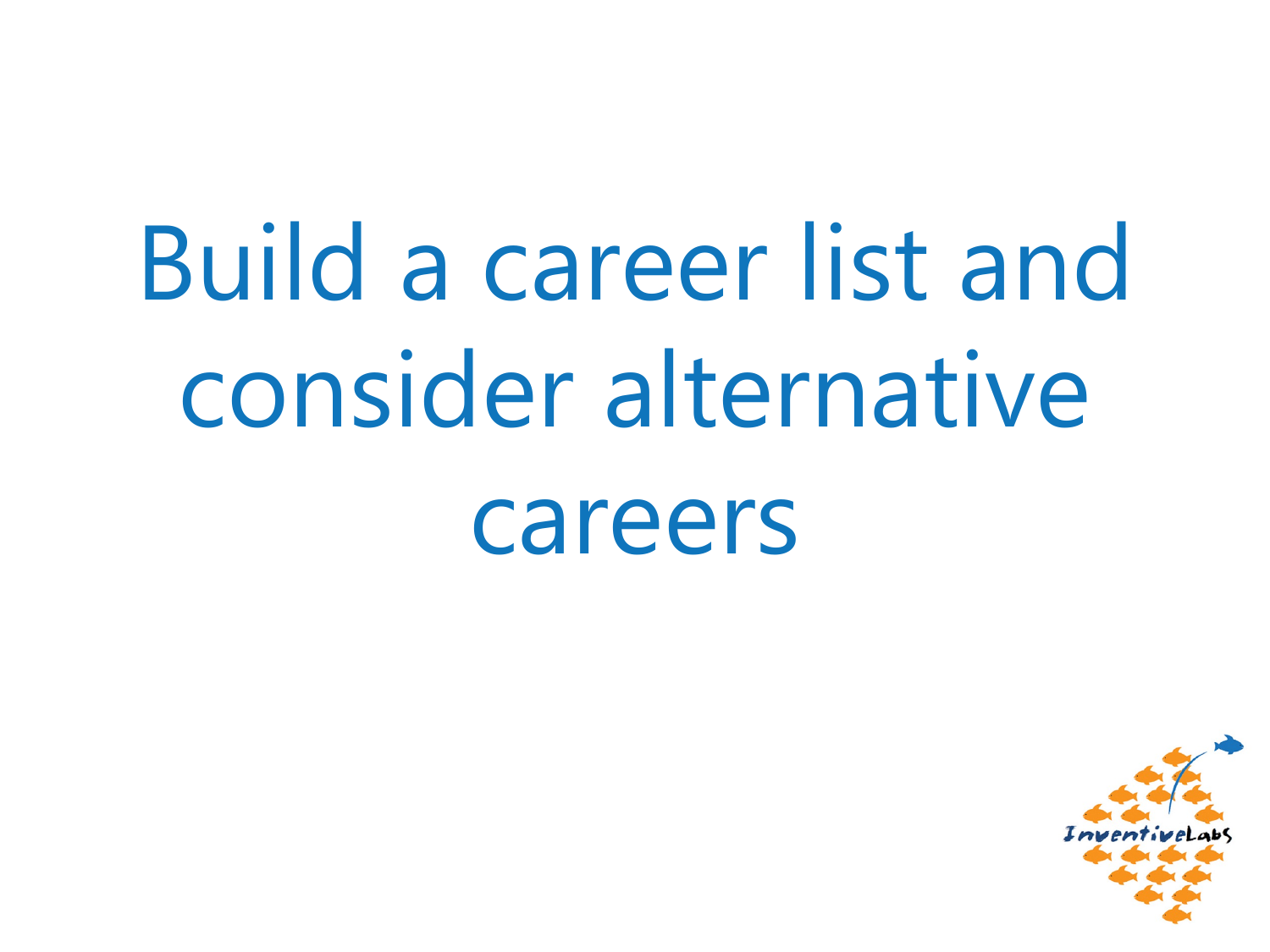#### Passion-based careers

- Personal Trainer
- Fashion Designer
- Alternative Energy Technician
- Conceptual Artist
- Entrepreneur
- Twitch Streamer
- Animator
- Video Game **Designer**
- Invasive Species Scientist

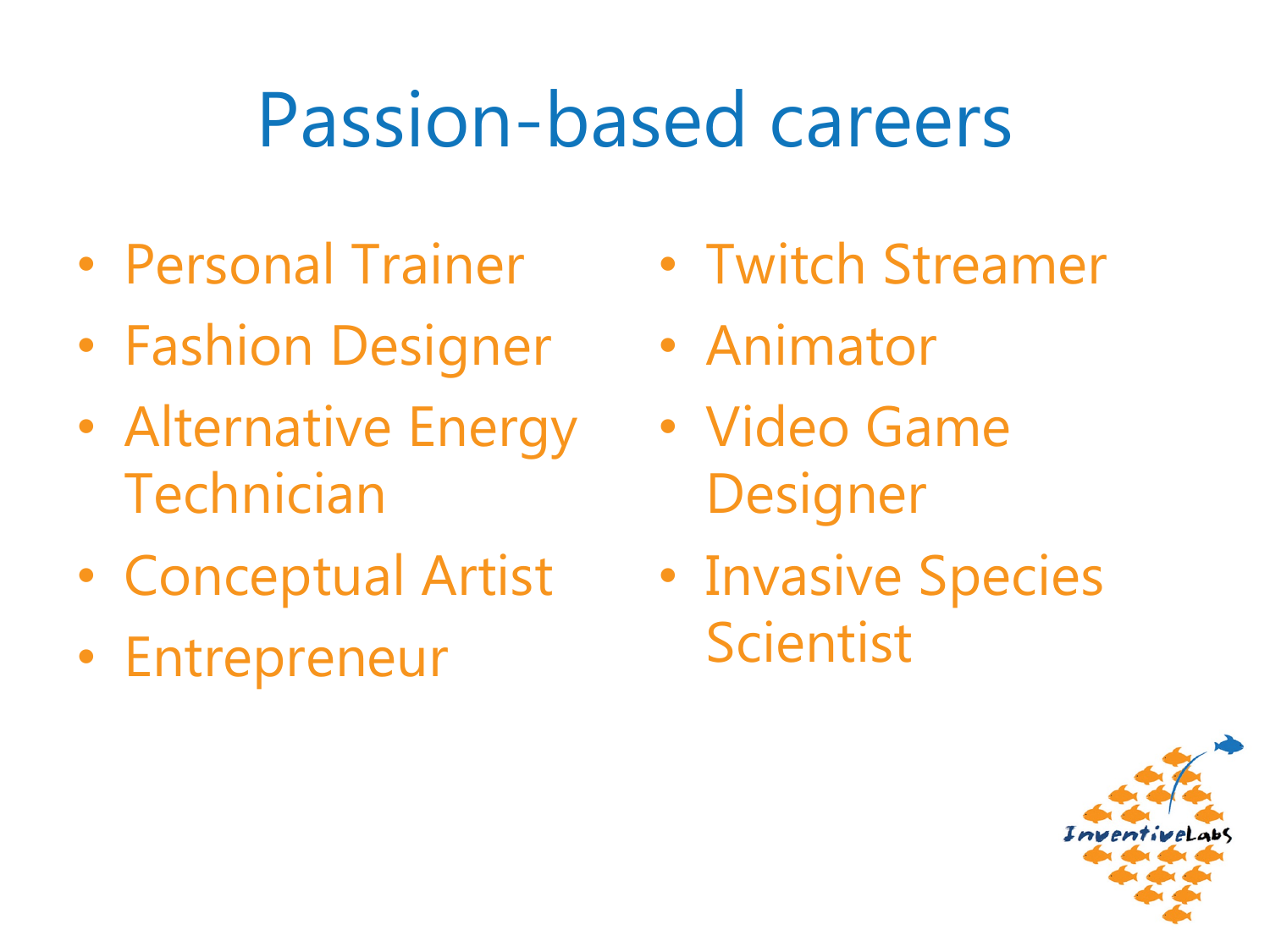#### Examples of non-traditional careers

- Drama Therapist
- Art Therapist
- Skateboard App Developer
- Boat Builder
- Dog Walker Dog Care Business
- Roller Coaster Engineer
- ADHD Life Coach
- Eco-Tourism Guide
- Fishing Charter Captain
- Non-profit Fundraiser

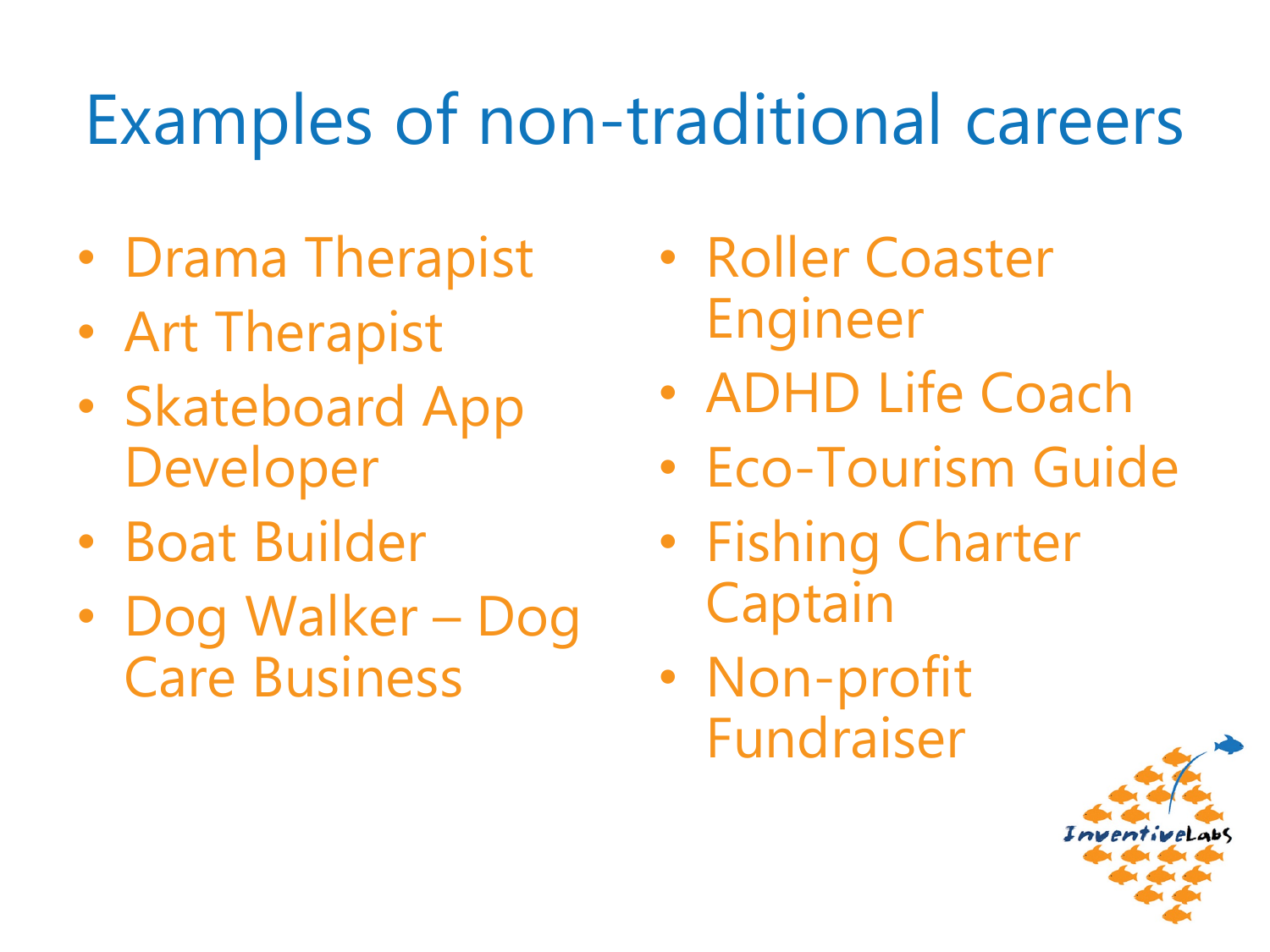## Determine a path

Pick several careers and look at:

- Passion match
- Educational requirements
- Skill requirements
- Job environment
- Location

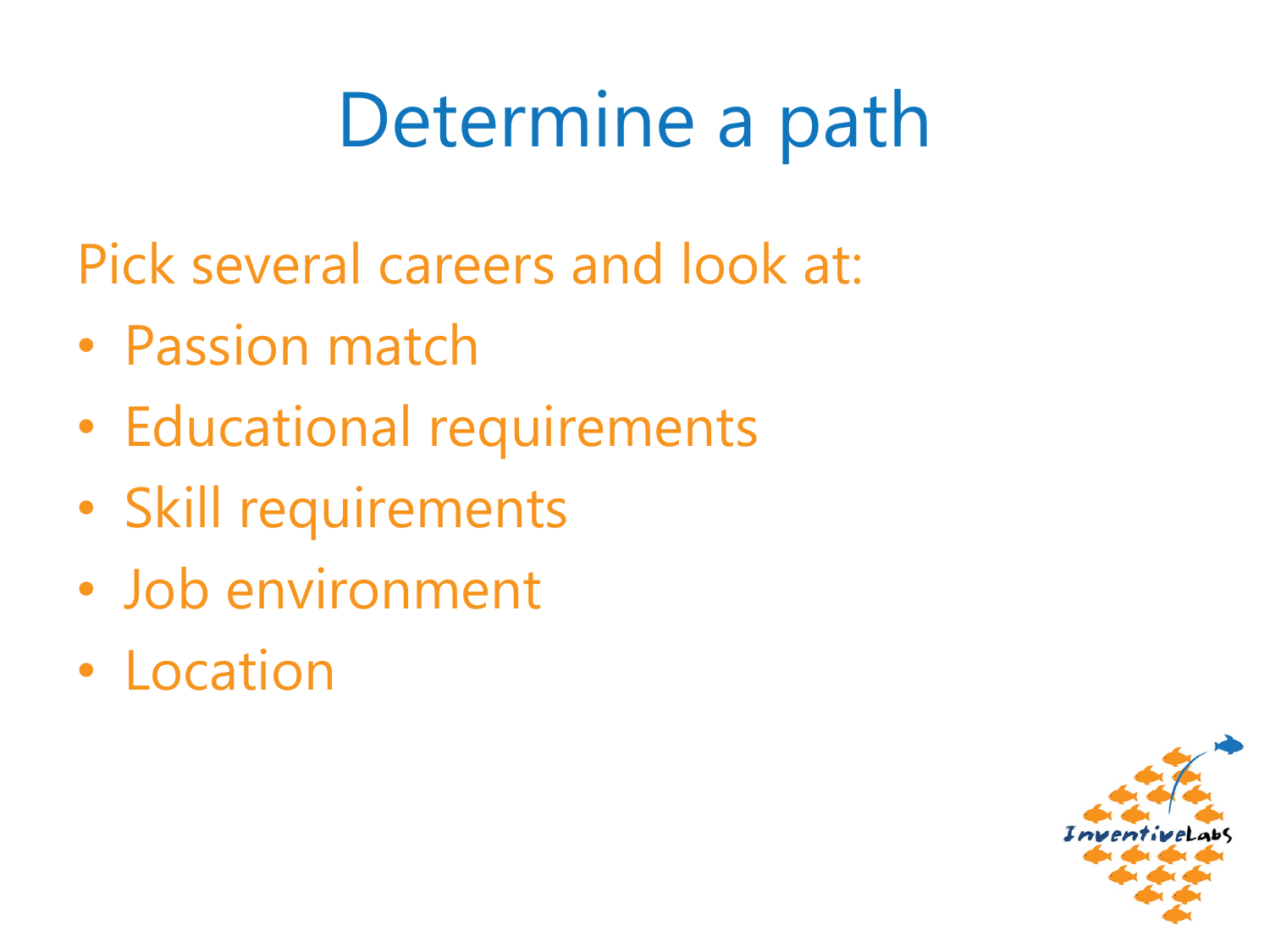## [LinkedIn power tip](https://www.linkedin.com/company/hasbro/)

For career planning and college selection:

- Click on a company name in LinkedIn
- On the left panel click "People"

Behold the colleges they hire from, where people live, and the skills they have!

It's a roadmap for how to get hired to work in any company

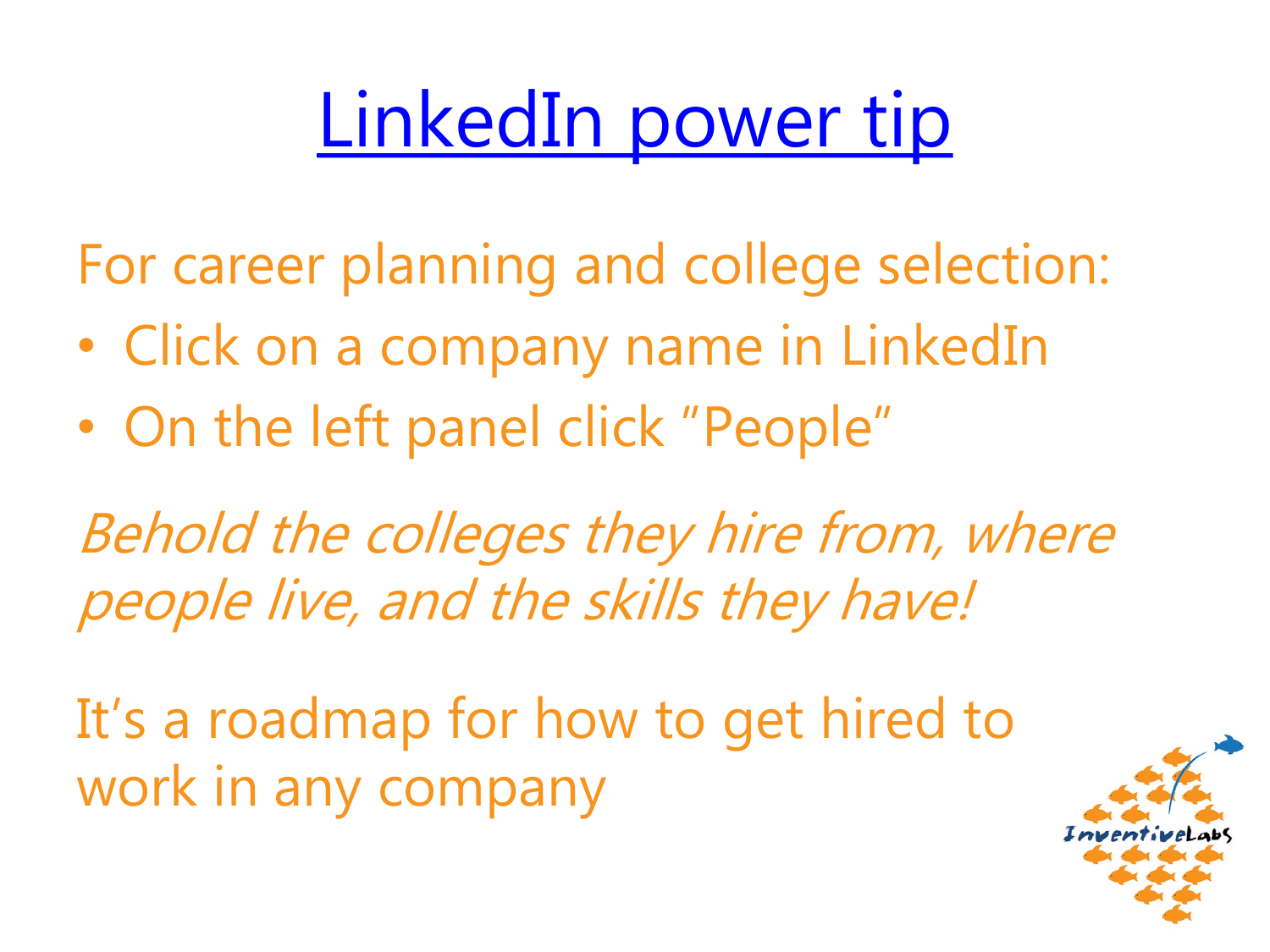#### Now you can consider next steps!

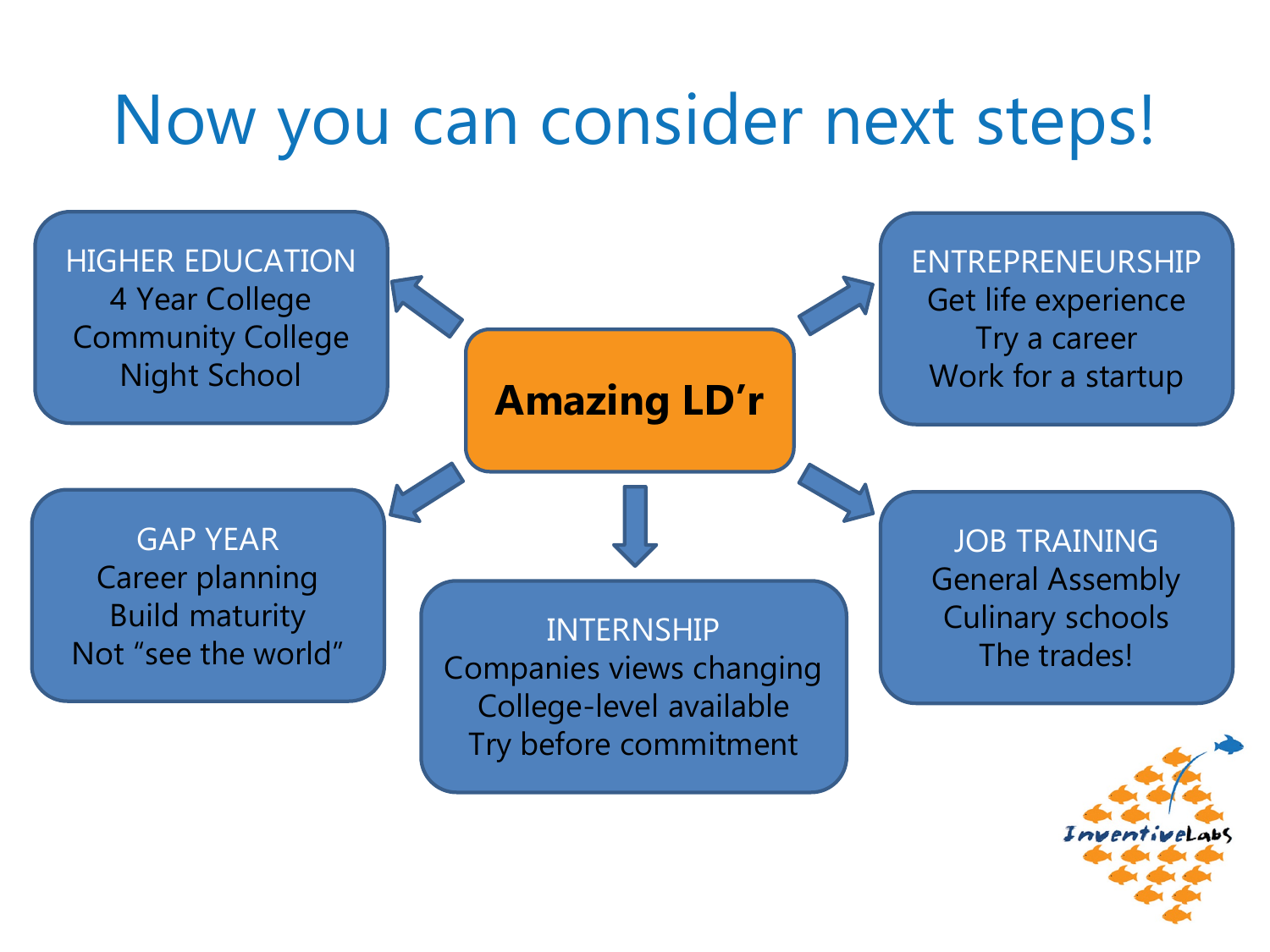## Higher Education

- Four Year Degree
	- Resident
	- Commuter
- On-line options
- Community College First?
	- Full-time
	- Part-time
- Night School

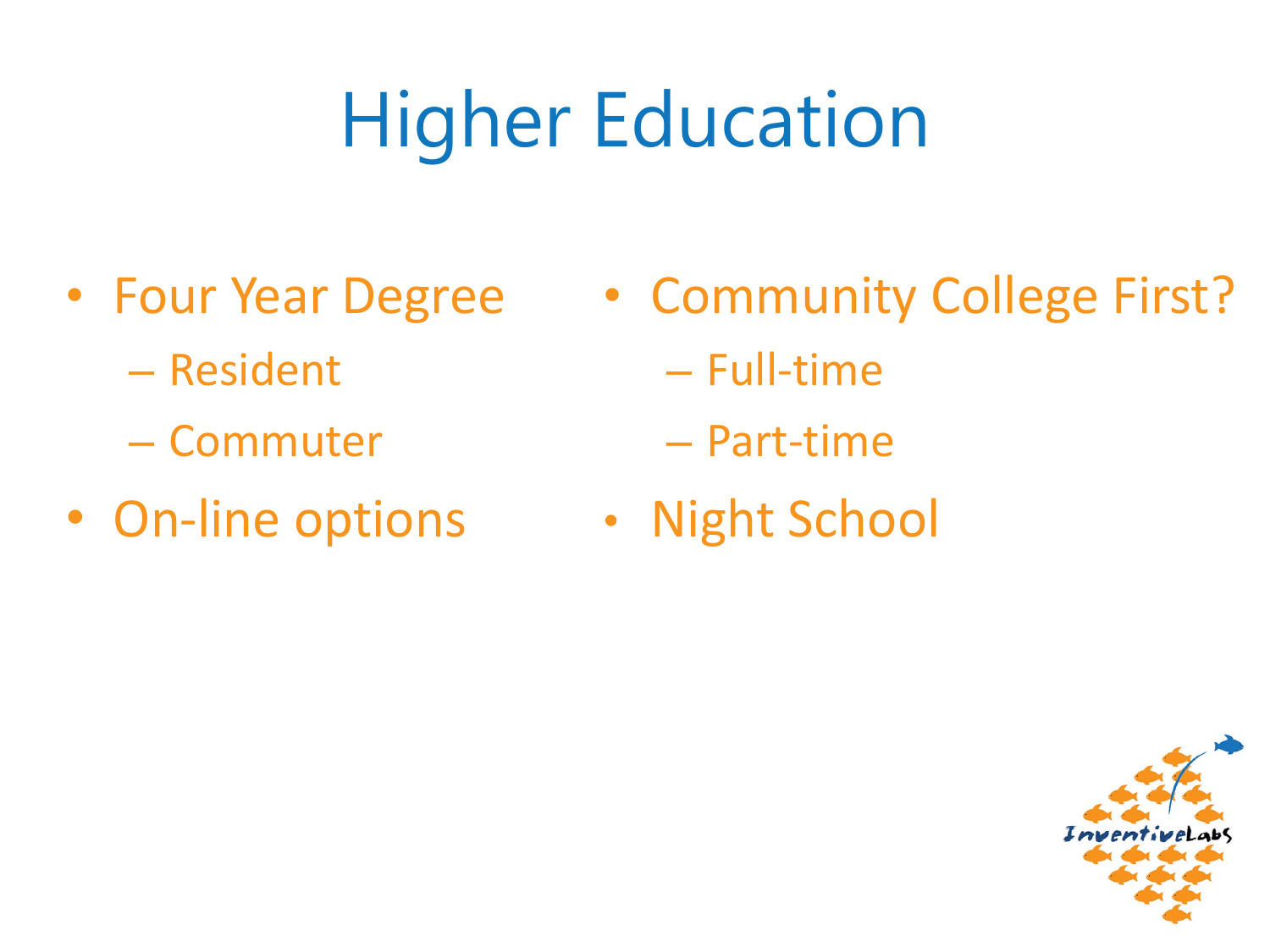## Gap Year

Consider a gap year to:

- Explore potential career options
- Build maturity and independence by living away from home
- Build life skills first, without the concurrent crush of academics
- Avoid "see the world" gap years

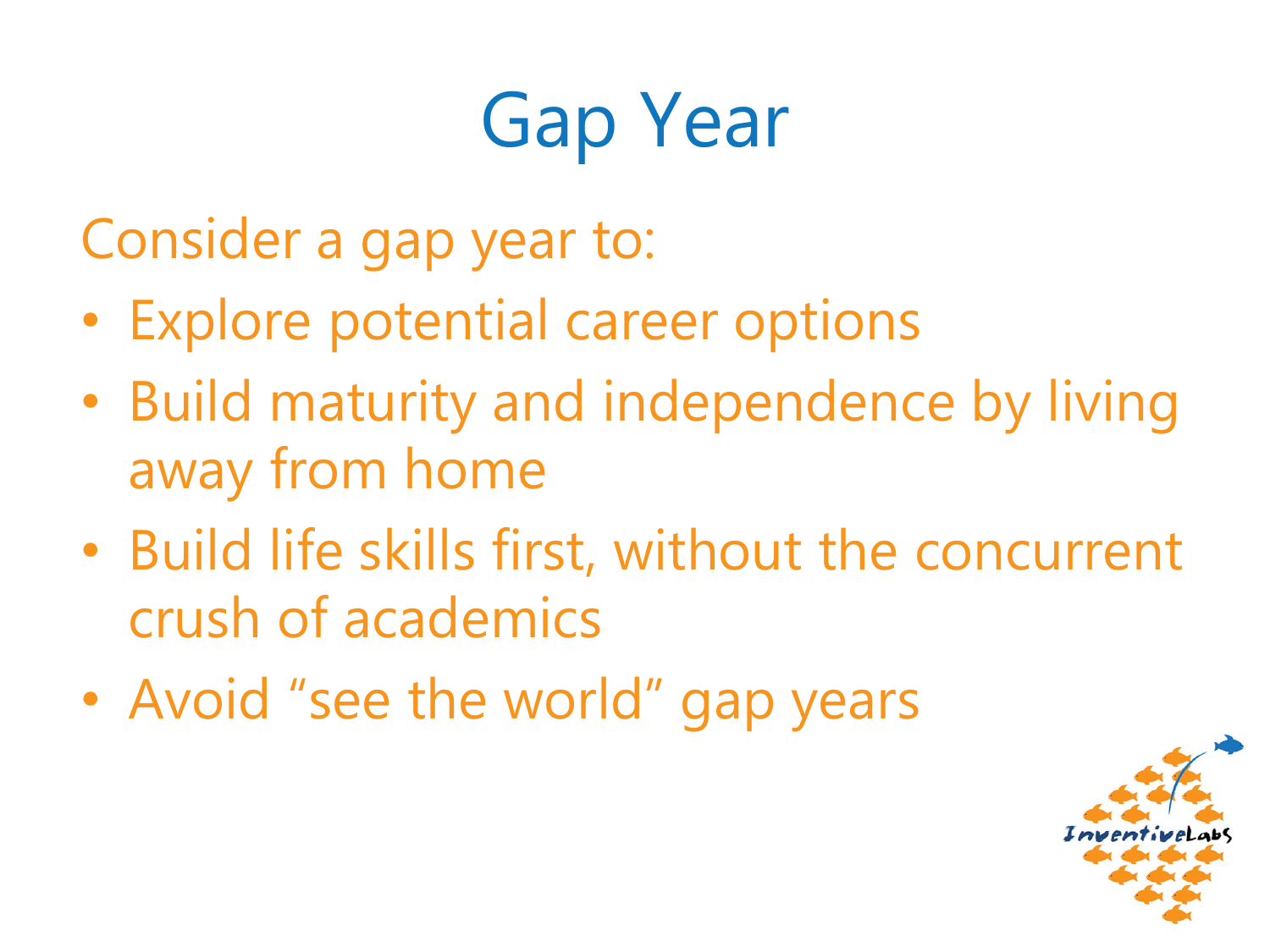## Internship

Many companies are now embracing diversity

- Chief Diversity Officers are a thing!
- Internships exist for people that are not in college
- Great way to try a career before investing heavily in training, time or education

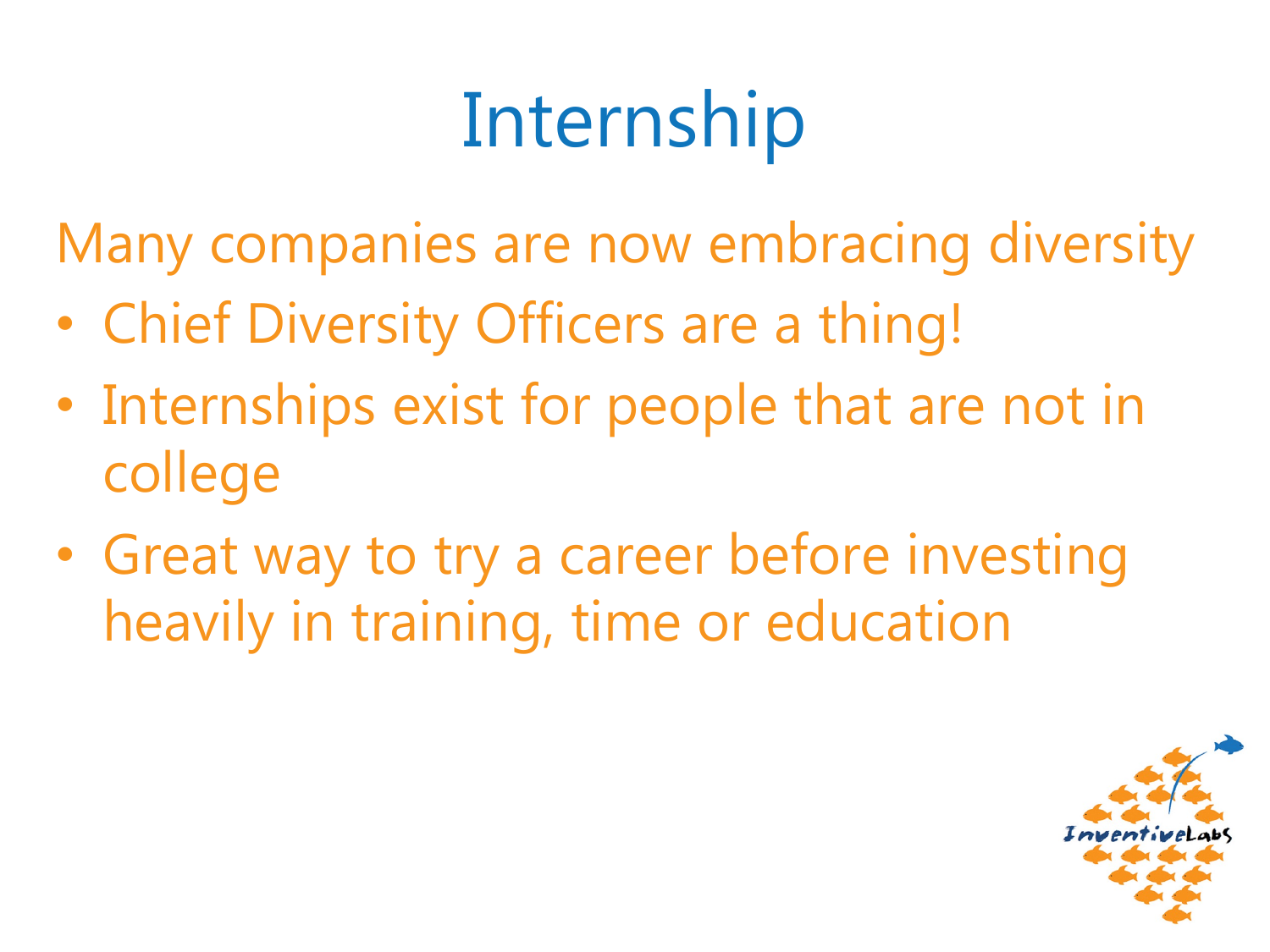## Entrepreneurship

Sometimes it is best to chart your own course

- People with Learning Differences can be great entrepreneurs - www.necessarybrilliance.org
- Pursue an idea and create a business from it a tremendous learning opportunity
- Work for a startup hours and excitement match well with  $LD'rs$
- You don't have to be the CEO!

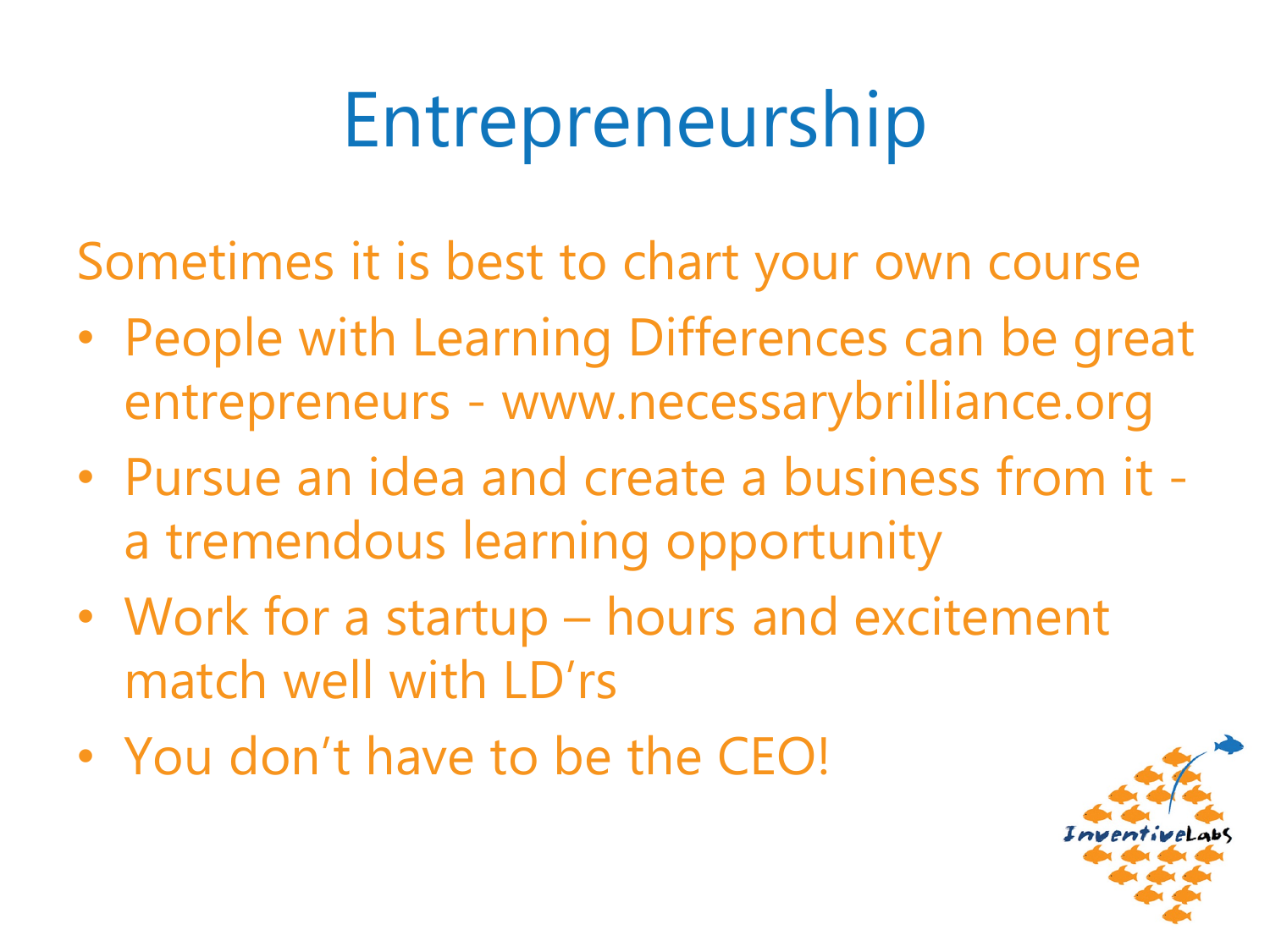## Job Training

More and more high-level job training programs are available:

- Software General Assembly
- Art Cyn Studios in Montreal
- Culinary Many schools (community colleges too)
- Trades shortages provide high income opportunity

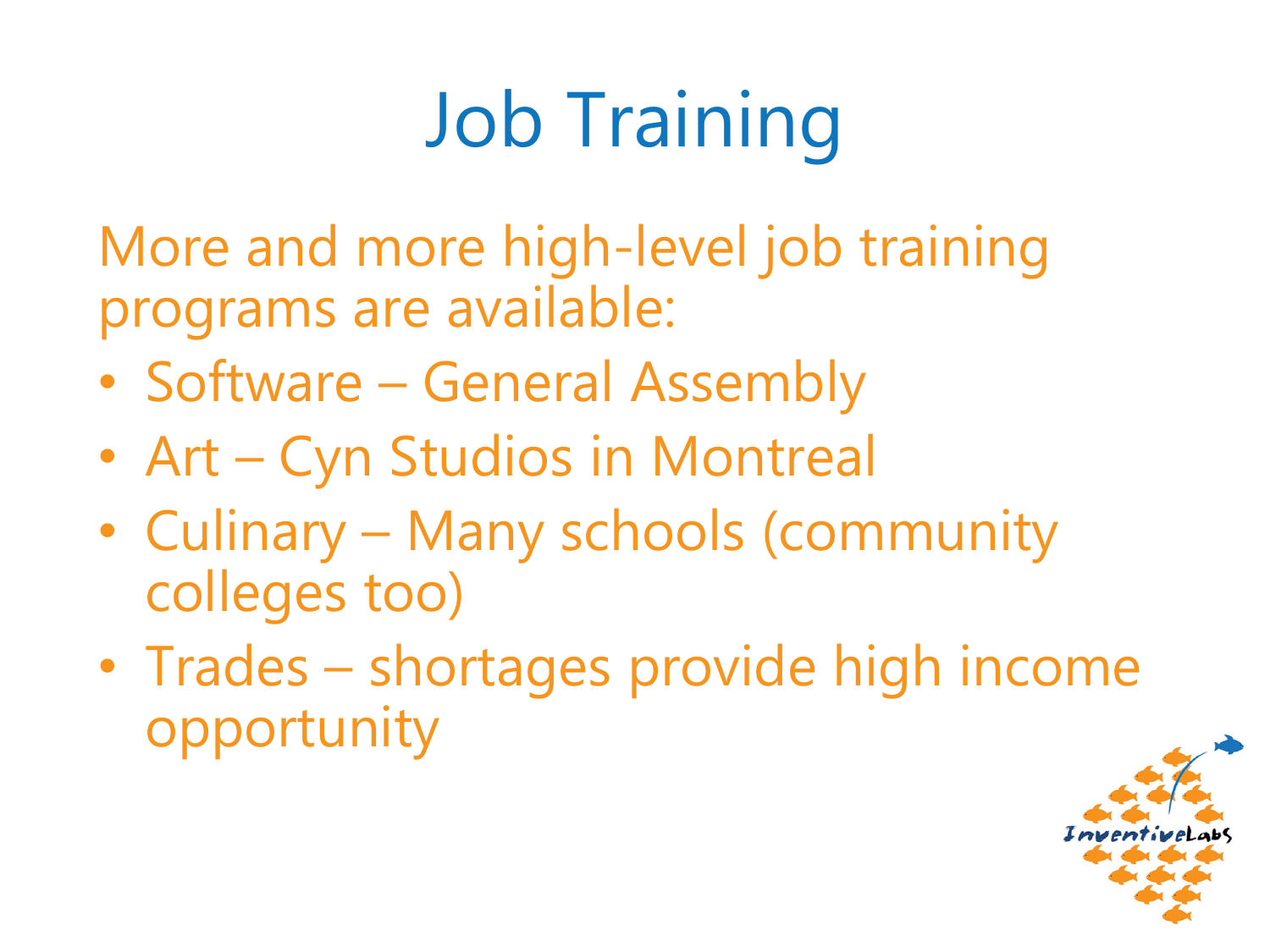## Summary

- Help your son or daughter figure out the WHY!
- Help pick a career that is in their sweet spot
- College is only one of many paths to success!
- It may take longer than their peers to get there, but that's OK! Who is keeping score?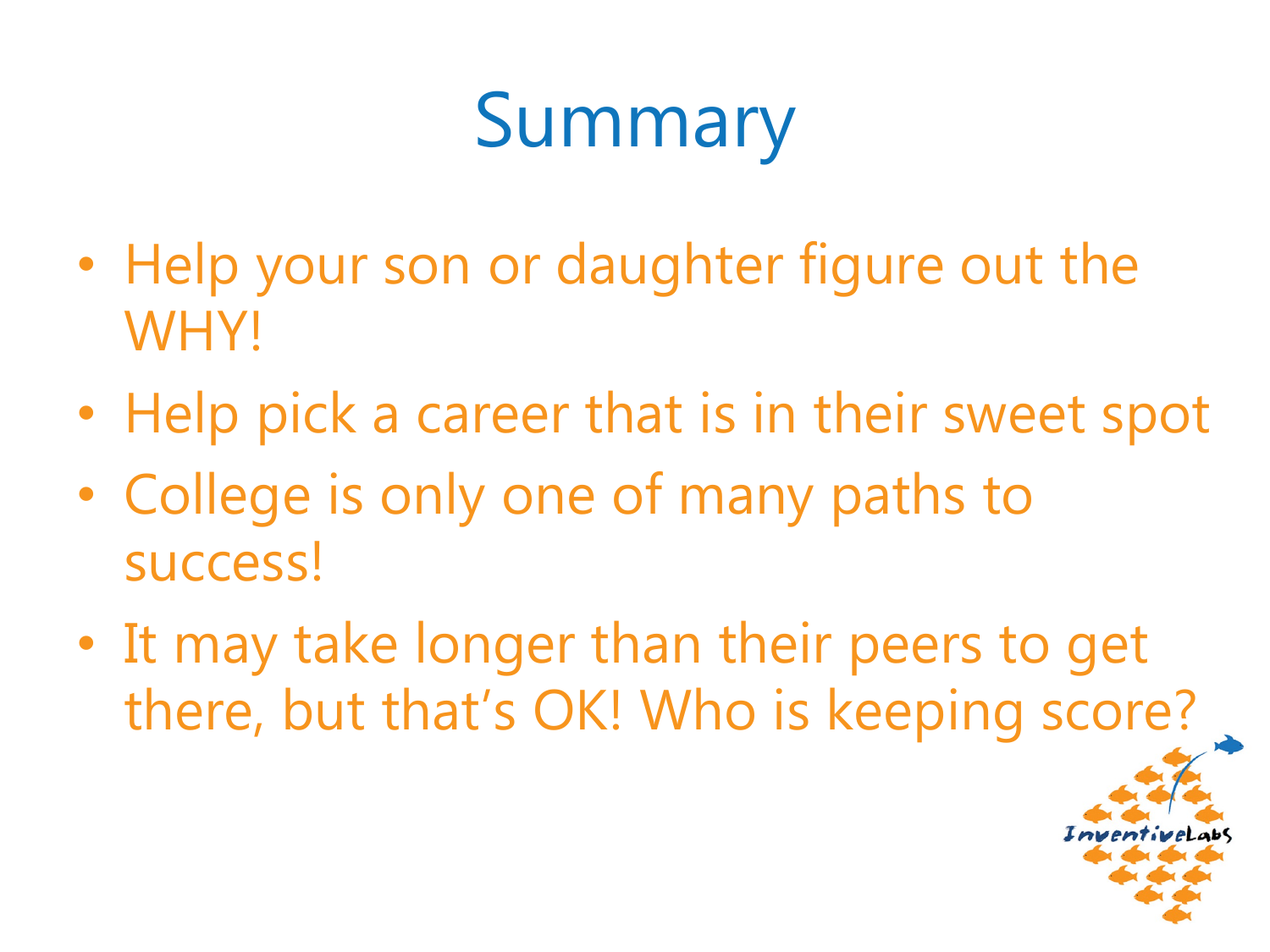## Together

- We can provide pathways to success
- Reduce the anxiety of moving to adulthood

And by doing so:

Not waste this "Necessary Brilliance" the world so desperately needs